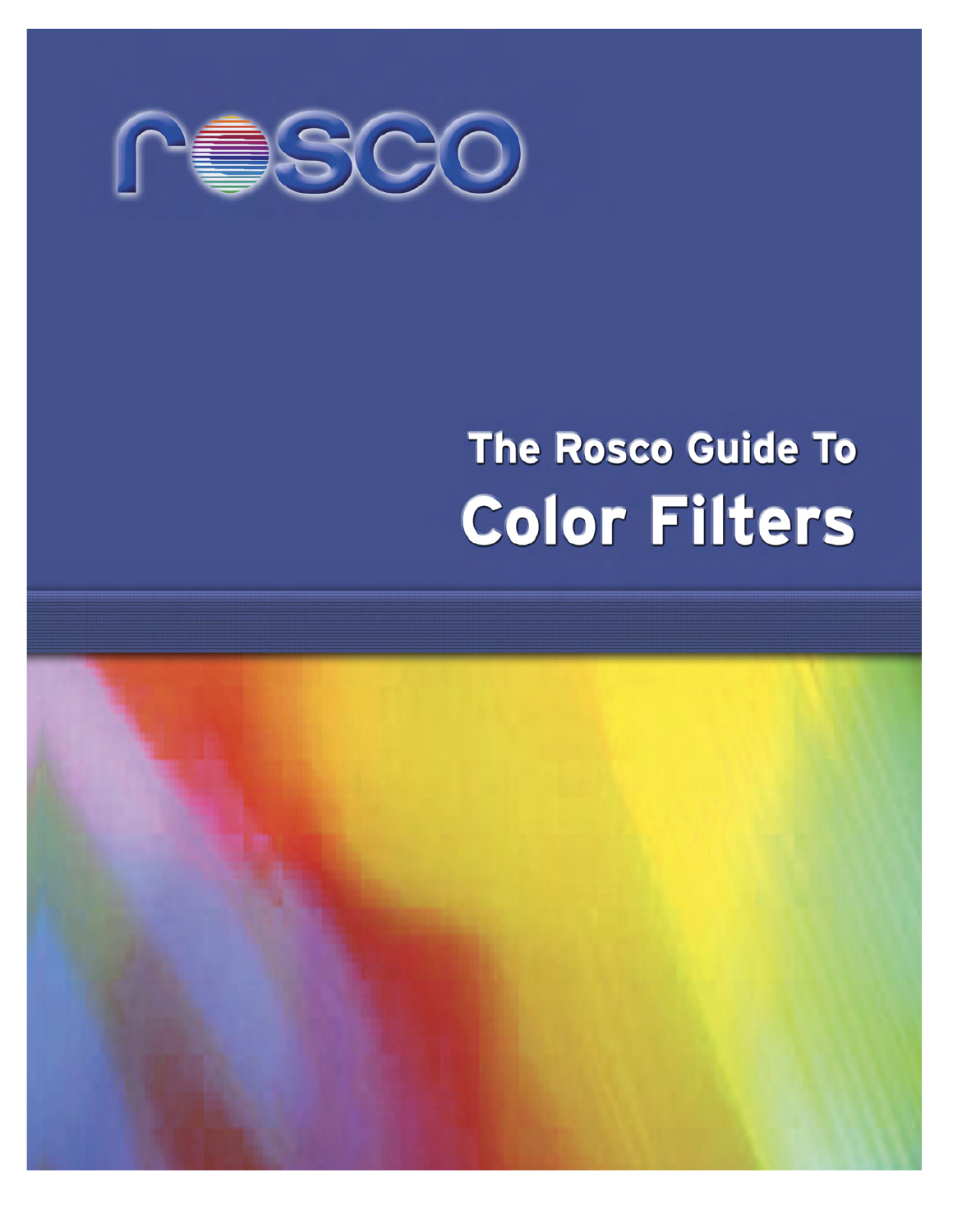s a producer of color filters for the performing arts, Rosco has focussed on the science of color for nearly 100 years. But stage lighting is an art, not a science. The people who use Rosco filters are artists who manipulate the spectrum to enhance stage pictures, dealing with appearance, reflectance, perception, contrast and psychological impact. This guide was developed with two objectives. First to provide some background in the science to those who utilize color artistically and second, to offer some recommendations for color selection.

Most of the colors in the Rosco range have been created by designers over the years to achieve specific effects and the range is extensive. By additive mixing using multiple sources and by using multiple filters in units, a virtually unlimited palette can be achieved. Apparent color can also be made to appear "cooler" at a higher dimmer setting and "warmer" at a lower intensity, permitting further variation. It

is unlikely, however, that the range is complete. Designers will continue to innovate and the artistic needs will evolve. Coincidently new dye chemistry and plastics technology will permit the development of new Rosco filters not currently possible.

## **USING THIS GUIDE**

This guide was developed to provide designers with suggestions on how specific Roscolux colors might be used for lighting the stage. We have grouped the colors according to some commonly accepted categories.

**Front Light** is divided among Warm, Cool, and Neutral groups for lighting acting areas. These color distinctions help to establish mood, emotion, time and place. The colors included are generally flattering to skin tones and enhance scenery and costumes.

**Accent Lighting** is also divided between Warm and Cool. These slightly more saturated colors may be used to shape and define an object or person. Typically, accent lighting is focused from side or back positions or, on occasion, as down light.

**Natural Light** on stage usually comes in one of four variants: warm sunlight, cool daylight, moonlight, and cyclorama wash lighting used to create the illusion of a sky/horizon line. This section of the guide makes recommendations for choosing colors appropriate to each of these applications. Here you will find suggestions that render both true, natural lighting and strong, stylized sky lighting. Your design and the needs of the play will determine which is the right choice for you.

**Special Effects** lighting encompasses a broad category. Listed in this section are strong, stylized colors that can be used to create dramatic lighting effects from fire and rain to surreal, ominous atmospheres. Again, the choice of color is purely personal and determined by the needs of the overall design.

Choices are not immutable. As Tharon Musser has said, "If a color doesn't look right on stage, just change it!"

## **Contributors to this guide**

#### **Ken Billington**

He has designed the lighting for over 50 Broadway productions and garnered six Tony nominations in the process. The long term Principal Lighting Designer for New York's Radio City Music Hall, he has worked extensively in television and architectural design.

#### **Donald Holder**

Donald Holder's brilliant lighting design for the Broadway production of "The Lion King" earned him the triple crown of theatrical awards: The Tony Award, the Drama Desk Award and the Outer Critics Circle Award.

#### **Brian MacDevitt**

Brian MacDevitt has designed lighting on and off Broadway in New York and in major regional theatres around the country. His awards include an Obie, the LA Ovation and Drama Logue, a Bessie and Lucille Lortel Award. He teaches at NYU Tisch School of the Arts and Purchase College.

#### **Peter Maradudin**

He has designed the lighting for over 200 productions for virtually every major regional theatre in the country. He has earned nearly a dozen Drama Critics Circle awards in six different West Coast cities. He is the founding principal of the lighting design company, Light and Truth.

#### **Richard Pilbrow**

Widely regarded as the dean of lighting designers for both the West End and Broadway, he also heads Theatre Projects Consultants. He has authored two much acclaimed books on stage lighting.

#### **Kevin Rigdon**

Kevin Rigdon is now the Associate Director of the Alley Theatre in Houston and Professor of Design at the University of Houston. His Broadway credits include "Grapes of Wrath", for which he received Tony Award nominations for both scenery and lighting, "Buried Child" and the revivals "A Streetcar Named Desire" and "Our Town".

#### **Jennifer Tipton**

Jennifer Tipton's many awards for lighting in dance, theatre and opera include two Tonys, two Bessies, two American Theatre Wing awards, two Obies and two Drama Desk Awards. A veteran teacher at the Yale University School of Drama, she has influenced a generation of lighting designers.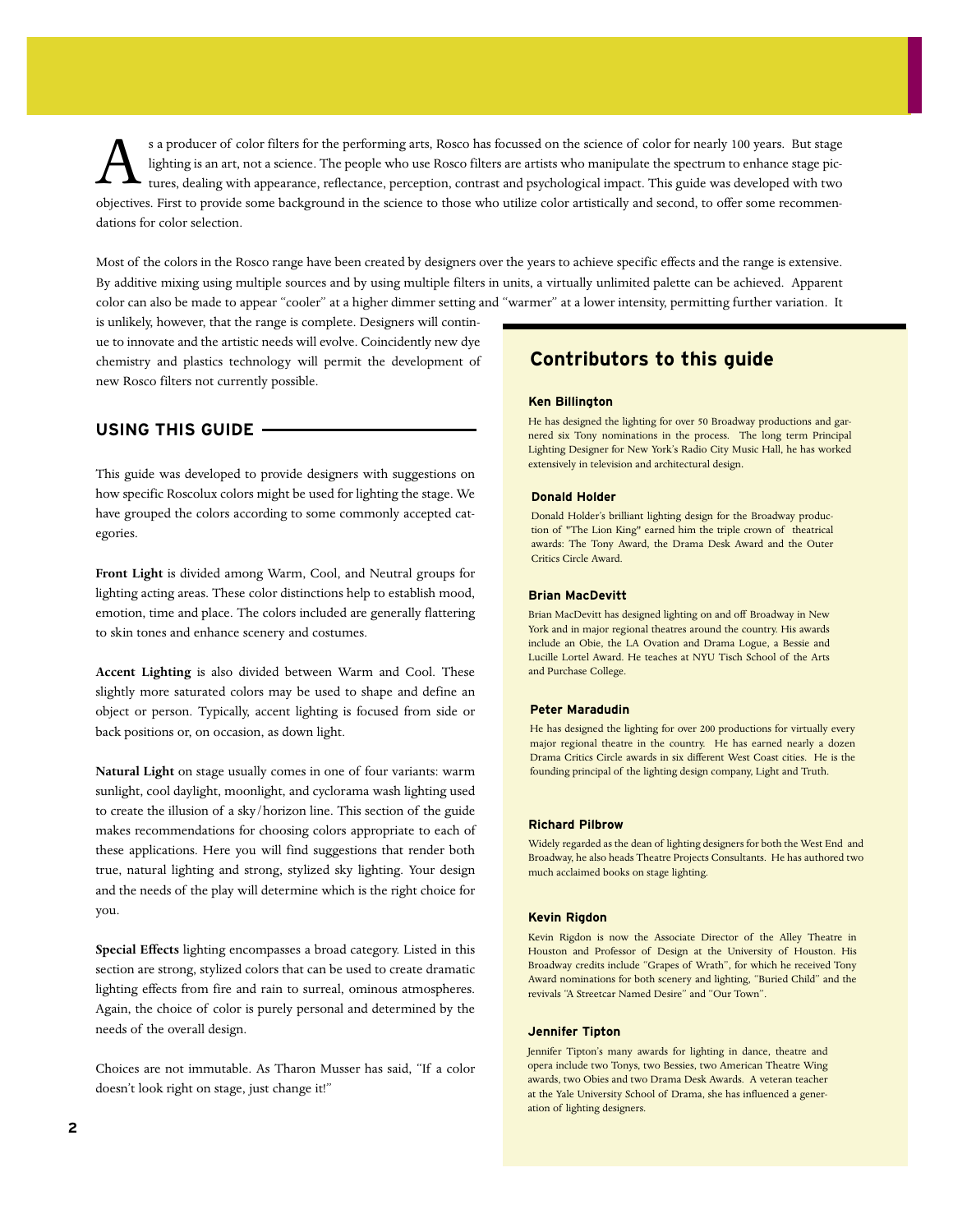# **Designers On Color**

**Color has been an important component of stage lighting since the days of candles and silk. We reproduce here comments on the subject from the published works of some leading lighting designers:**

#### **Gilbert V. Hemsley, Jr.**

"I think one of the greatest joys of lighting design is communicating to an audience how you, as a designer, feel about and understand color. Walking out from a darkened theatre on a sunny Spring afternoon and feeling my response to the R02 of the warm sunshine, the R64 of the blue sky and the R87 light green shadows of the new leaves makes my head spin with the realization that I can translate my color excitement to a production of 'You Can't Take It With You'. I can make an audience see and feel the excitement of a beautiful Spring afternoon when the curtain goes up in a darkened theatre.

It may sound strange, but I carry a color swatchbook around in my head. As I see, feel, and respond to color and color combinations in the real world, I make mental notes of the colors I see and my responses to them. I have a storehouse of emotional and rational responses and the colors that go with them.

In learning to be artists as lighting designers it is exhilarating to have a full personal response to color and color combinations in the real world … and then communicate them to the real audiences of the theatre world."

#### **Tharon Musser**

"The important thing to remember is that there are no rules in lighting with color. The design has to look right to you – it has to reflect your taste.

My advice about color is this: Don't sweat it! It's the easiest, cheapest thing to change. If a color doesn't look right on stage, just change it."

#### **Nananne Porcher**

"How does one learn what color will do? The obvious answer is, light a lot of shows. But that is hard on the directors and performers you learn on.

So learn by experimenting. Get samples of a wide range of colors in various densities. Set up a couple of spotlights in separate dimmers. Mix and blend and dim your colors … and look and remember … and if nature has provided you with a retentive visual memory, you are on your way to understanding color.

You should never stop learning and remembering. Store up in your sight banks every sunset, every dawn, how light reflects off snow, what happens when street lights fall on a new color … and change that color … how everything is black and white at a low light level. Make the human eye work for you as a designer. And make your own eyes work for you all the time."

#### **Richard Pilbrow**

"Fractured white light reveals color. Part of the magic of stage lighting is taking complex multi-directional palettes of color and re-combining them into lucid, dramatic light for the stage.

When I began lighting, only about fifty shades of Cinemoid were available. I often used them two or three to a frame seeking new possibilities. Then I discovered the Rosco range and first brought this wonderful range to Britain. Now the possibilities are almost limitless.

Color brings life, texture and vibrancy to the stage. I love it!"

#### **Jennifer Tipton**

"The use of color is key to a lighting designer's craft. I am constantly reminded as I watch the light change from the brilliance of a sunny morning to the early dusk of a winter afternoon, how much color there is in natural so-called 'white light' and how much variety in color can be made by simply brightening and dimming a light. It is a wonderfully juicy thing to 'paint' with colored light – to use light expressionistically – to make the audience feel the scream, live the blues or dance with danger. Or to paint with colored light can simply be about the beauty of juxtaposing one color next to another and being able to change it from one moment to the next for purely compositional reasons. But I am also madly in love with the ravishing light that can be made from the use of the very limited range of colors – lavender, blue and clear – that makes the skin glow no matter what color the skin may be."

#### **David Belasco**

"The greatest part of my success in the theatre I attribute to my feeling for colors, translated into effects of light." (1919)



*"Color brings life, texture and vibrancy to the stage", according to Richard Pilbrow. His lighting design for "Show Boat", shown at left above illustrates this idea vividly. The late Gilbert V. Hemsley, Jr. said that "I carry a color swatchbook around in my head". An example of his brilliant application of color is shown in the photo at right.*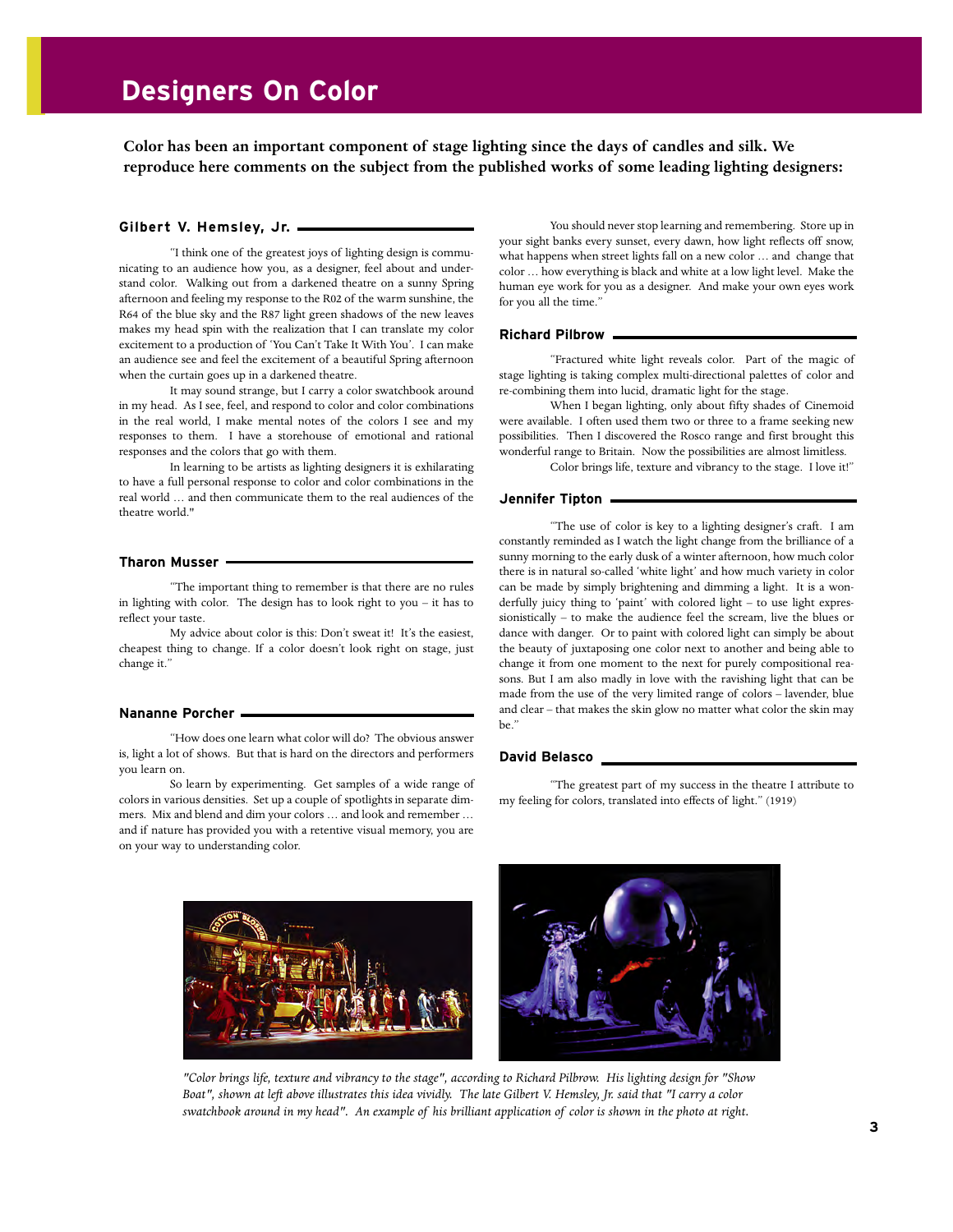## **UNDERSTANDING THE SPECTRUM AND SED CURVES**

Visible light is the small part of the spectrum of electromagnetic radiation between approximately 400 and 700 nanometers. Each wavelength has a "spectral signature", or color, ranging from violet at 400 through indigo, blue, green, yellow and orange to red at 700. The combination of these colored wavelengths creates white light. Colored light can be described as the presence of certain wavelengths and the absence of others.

A color filter functions by selectively transmitting or blocking (absorbing) spectral elements of a beam of white light emanating from a light source. For example, a Roscolux 27 Medium Red filter will allow red light frequencies to pass through and absorb blue and green. Of the radiant energy which is blocked, by far the largest part is absorbed by the filter as heat. This is why heat stability is a significant consideration in filter design. The heat created by the absorption of energy leads to degradation of the filter.

Lighting designers mix or blend colors through an additive or subtractive process. Blending light beams of different colors on a surface is an additive process. Creating a colored beam by filtering white light is a subtractive process – the desired color is transmitted while the other wavelengths are absorbed (or "subtracted").

A Spectral Energy Distribution (SED) curve is a graph of the transmission of energy plotted by wavelength. These curves are included in the swatchbooks of Rosco filters. In Fig. 1, the curve for R27 shows that frequencies above 620 nm will pass through the filter at varying percentages, while the wavelengths below will not. With this information, you can predict what color the filter will render.

As a reference, the peak intensity for violet is 440, blue 480, green 520, yellow 570 and red, 650.

Most Rosco colors are blends so the curve will have multiple peaks. The graph for R54 Lavender for example, shows a high component of both violet and red.(Fig. 2)





## **BALANCING LIGHT OUTPUT**

Traditionally, correcting the color temperature of various lamps has been a chore left to architectural lighting designers or cinematographers, but the wide range of light sources used in modern theatrical lighting has changed this. Rosco offers filters for balancing different lamp types.

Lighting a scene with both a 4000°K Metal Halide lamp and also a 3200°K incandescent lamp will result in either the Metal Halide appearing very blue, or the incandescent very red, depending on the overall balance of light on stage. To correct for this, either raise the color temperature of the incandescent to 4000°K using R3204 (1/2 CTB Blue), or lower the Metal Halide to 3200°K with R3409 (1/4



CTO Orange). For more information on color correction filters, see the Rosco publication "Filter Facts" or visit the web site.

It is important to remember that filtration is a subtractive process … filters can only transmit or block frequencies of light, not add them to a source. This is significant when using lamps that are deficient in particular wavelengths. Although many lamp types seem attractive because they offer the economy of long life, they have a limited spectrum. A typical metal halide source, (Fig. 3) for example, has very little energy in the red end of the spectrum. Note that even the most common theatrical source, the tungsten-halogen or incandescent lamp (Fig. 4) although rich in red/yellow, is deficient in blue/green. These characteristics of sources and filters are most obvious when one becomes familiar with the relevant SED curves.

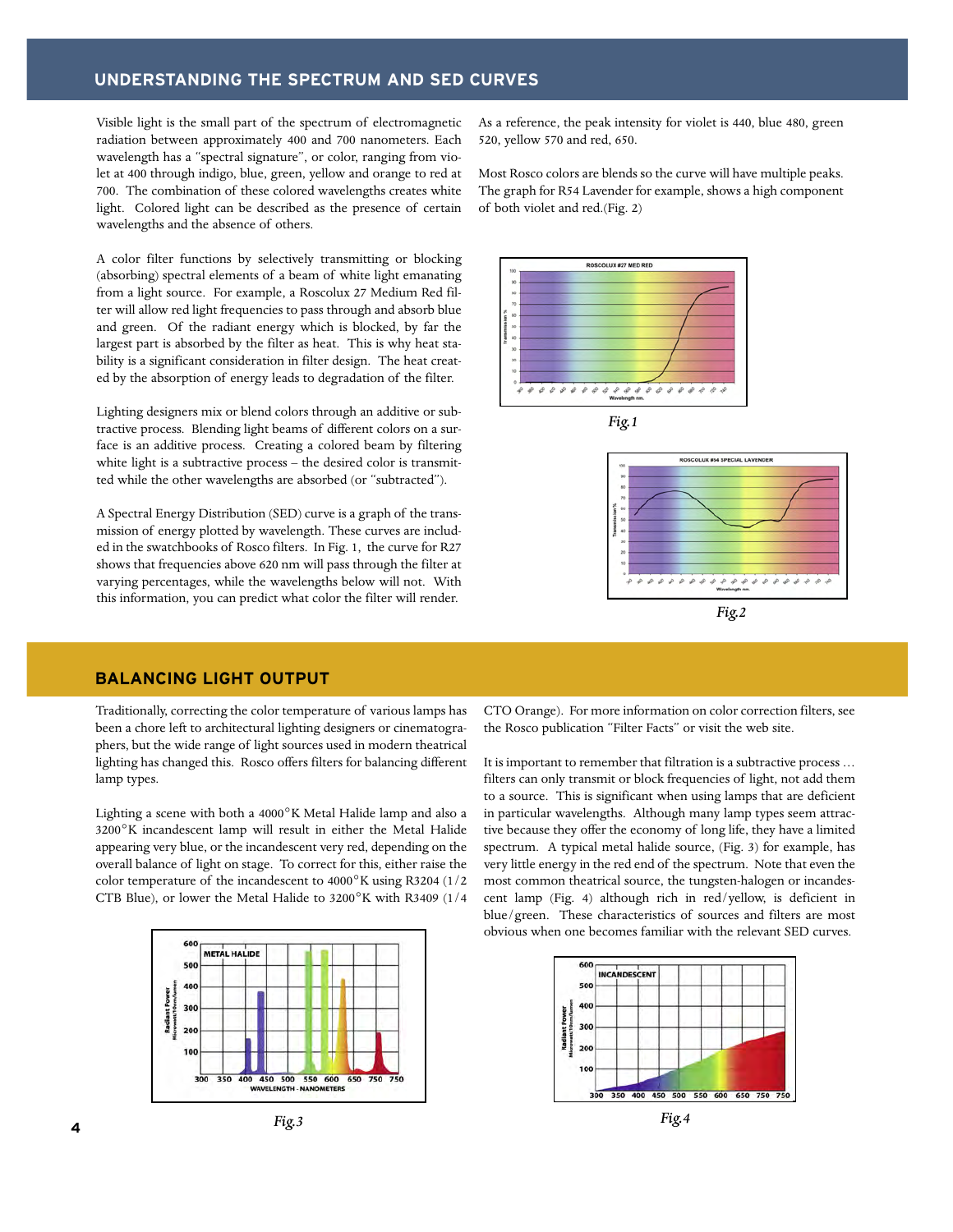## **MANUFACTURING HIGH TEMPERATURE COLOR FILTER**

A color filter combines light refracting elements, normally organic dyes, which are suspended in or coated on a transparent base. Rosco began producing gelatin filters in 1910, but since the 1950s, color filters have been fabricated on plastic bases. Polycarbonate, the base used for most of the Roscolux range, is the most durable of the polymers currently utilized.

There are three methods currently employed to integrate dyes with polymer bases in order to create color filters. The products are described as:

- **Surface Coated**
- **Deep Dyed**
- **Body Colored**

## **Surface Coated Polyester**

(Rosco E-Colour, Lee Filter, Apollo Gel)

The easiest way to produce a color filter is to simply coat the color on top of a plastic film base. Polyester film (PET) is widely used as a base material for coloring since it is relatively inexpensive and will accept coatings of solvent-based coloring agents. Since no heat is involved in the process, dyes used need not necessarily be heatresistant. Coated polyester filters begin as a roll of clear



film which is then "painted" with a dye solution on one or both sides. To identify the coated surface, apply a simple solvent like nail polish remover and the dye and lacquer carrier will dissolve.

## **Deep-Dyed Polyester**

(Rosco Cinegel, GAM Filter)

Like surface coated PET, deep dyed film begins with a roll of clear polyester. The film is passed through a bath of heated solvent suffused with dye. The solvent causes the PET film to swell expanding the polymer structure of the film and allowing the dye molecules to penetrate the surface. The film is then washed and the polymer contracts to its normal form, trapping the dye molecules below the surface. Compared to surface coating, more



extreme temperatures are required to cause the dye particles to sublimate through the surface. Deep-dyed filters are, therefore, more resistant to fading than surface coated.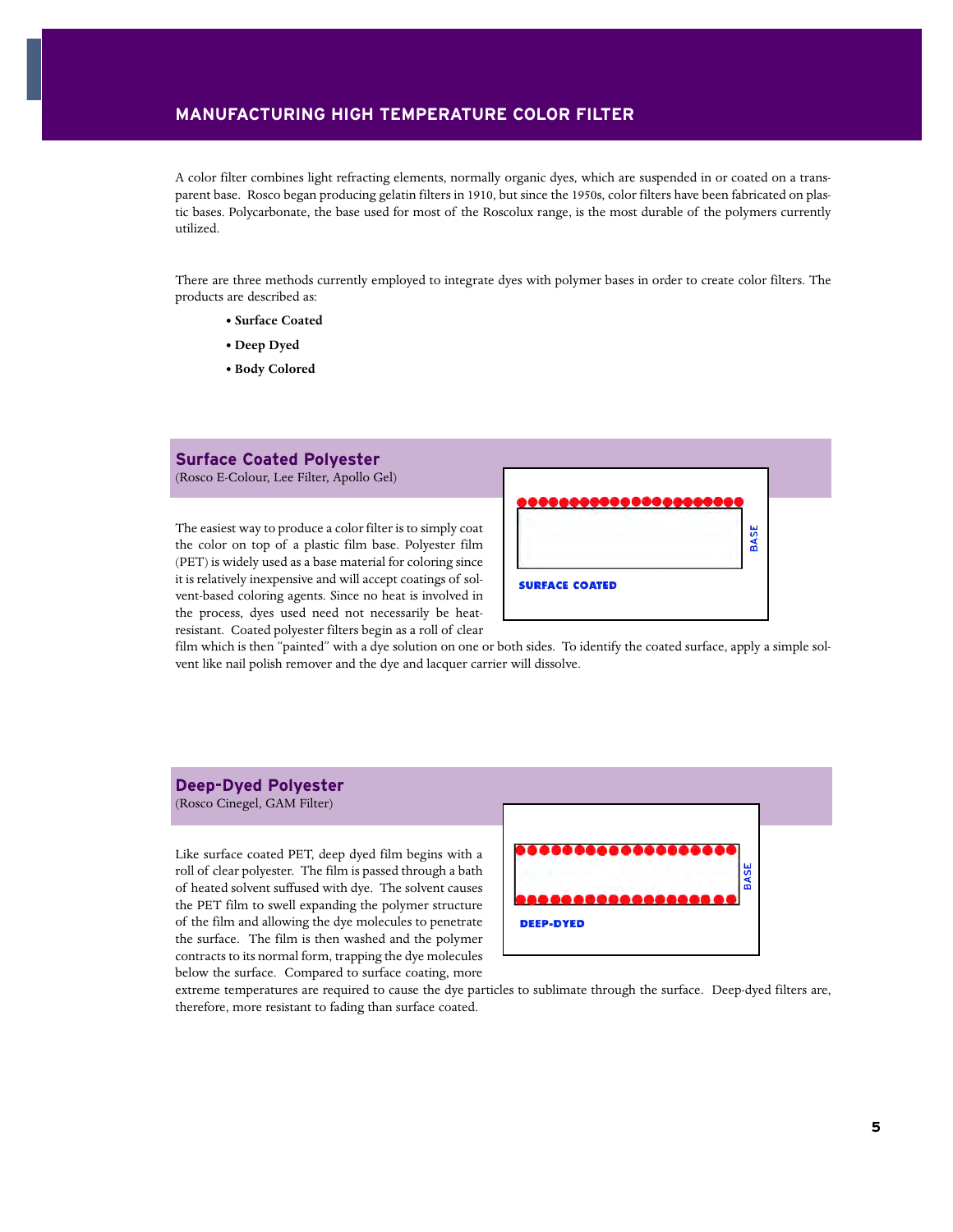## **Body-Colored Polycarbonate** (Roscolux)

In a body-colored color filter, like Roscolux, the colorant is inherent within the plastic substrate. The process starts with powdered resin and dye being fed into an extruder. Under intense pressure and heat approaching 600ºF, the drive screw combines the melted resin and dye into a through-colored "honey". This colored mixture is extruded through a die which forms it into a film 24" wide.



The excellent performance of this engineered filter is a function of both the higher temperature resistance of the polycarbonate resin and our exclusive color-compounding.

One advantage of Rosco's extrusion process is that the filter is not oriented during manufacturing. Typically, large plastic manufacturing plants will extrude a thicker gauge of plastic than the desired finished thickness. As it is extruded, the thicker film is pulled and stretched down to its final thickness. This stretching orients the plastic, and under the heat of a spotlight, the film will try to shrink back to its original shape. Polyester is an oriented film and these stress distortions are quite apparent on color frames of hot lights and will create significant problems when used in scrollers. Because Roscolux is extruded to its finished gauge without orienting, these problems do not occur.

In any color filter the dye eventually migrates away from the hottest area. The rate at which the filter fades is a function of the stability of the dye employed and the process used to add the dye to the base plastic. Obviously, when simply coated on the surface, a dye will sublimate from the base into the air as a gas more easily than a dye which has been locked in with the core resin.

A color filter also degrades when the plastic softens under heat. In this semi-molten state, dyes can begin to move and concentrate, distorting the color and absorbing more energy as heat. The polycarbonate used in Roscolux softens at a higher temperature than the polyester used in other filters, making it a "high temperature" filter more resistant to this type of fading.

Durability is an important consideration to the filter



user for several reasons. A filter which lasts longer must be replaced less often and, therefore, is more economical … more "blue for the buck". Longer lasting filters can also be relied upon to perform longer on lights in less accessible positions.

An additional advantage of manufacturing Roscolux polycarbonate filters from the raw resin is our ability to modify the chemistry of the plastic. Recognizing the global importance of fire prevention, Rosco includes a fire retardant additive in our resin formulation to create the only *inherently flame retardant color filter* in the world.

Together, these unique features make extruded, body-colored polycarbonate filters the most durable, most fade resistant color filters available.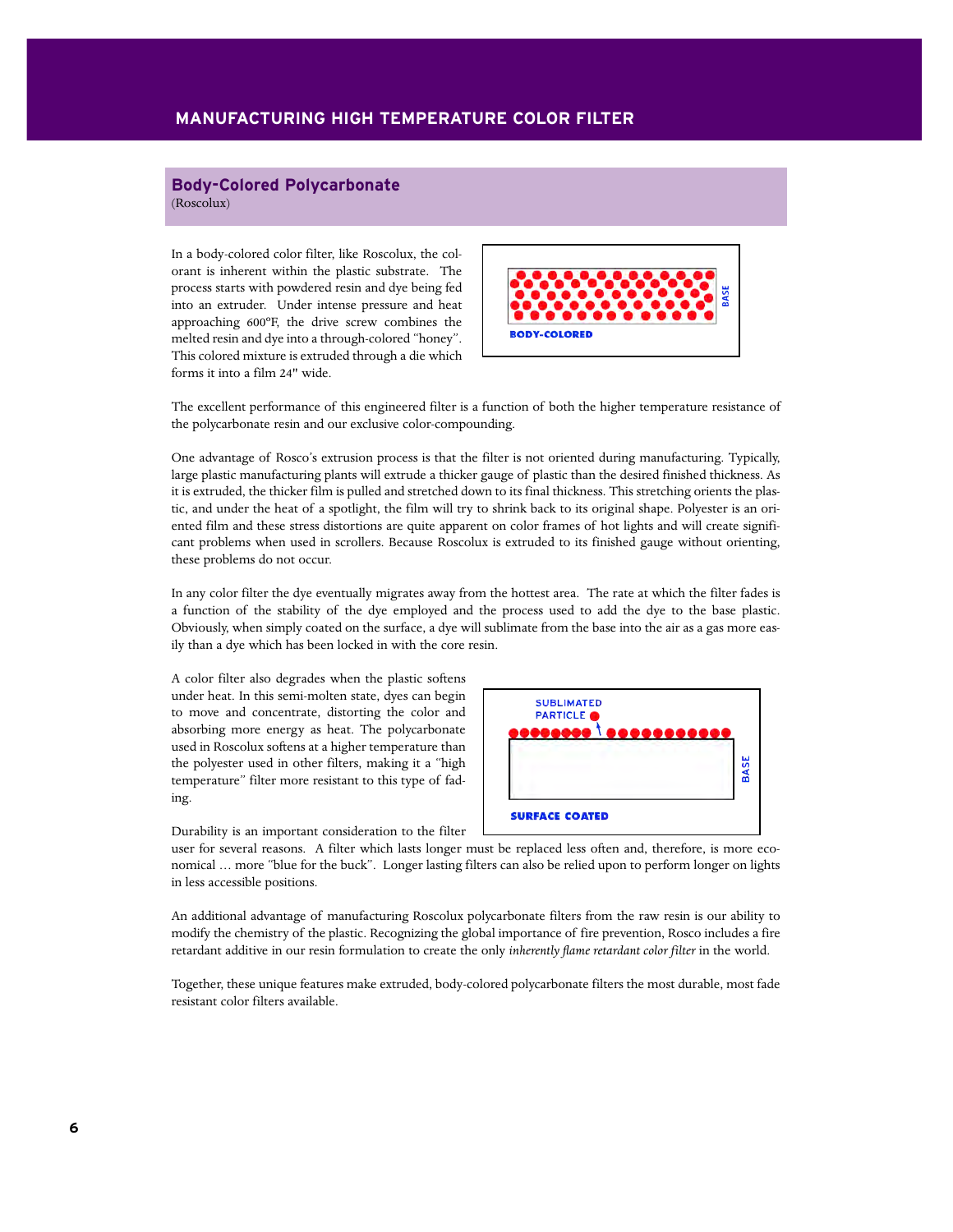**Stage lighting is an art, not a science. We show here, as suggestions, some widely used applications for specific Roscolux colors. Your design and the needs of the production should determine the right color choices for you.**



**"The initial color choices for the** *Adding Machine A Musical* **came from a painted elevation of the scenery. It consists of a wall that rolls into several different locations and it has a sickly green hue. Almost the entire show became sourced from a down light system using R87. It has this effect of creating an uncomfortable atmosphere, and leeches the color from the actors giving them a somewhat sickly hue."**

**Keith Parham**

# **Lighting The Acting Areas**

## **filters for warm acting areas**

| <b>ROSCOLUX</b>               | <b>APPLICATIONS</b>                                                              |  |  |
|-------------------------------|----------------------------------------------------------------------------------|--|--|
| 01 Light Bastard Amber        | Enhances fair skin tones. Suggests strong sunlight.                              |  |  |
| 02 Bastard Amber              | Good where a tint of color is needed. Excellent for natural skin tones.          |  |  |
| 302 Pale Bastard Amber        | Very pale warm white. Perfect for enhancing the HPL lamp in a Source Four™.      |  |  |
| 03 Dark Bastard Amber         | <b>Most saturated Bastard Amber.</b>                                             |  |  |
| 303 Warm Peach                | Strong amber with undertones of pink. Useful for warm sunrise and sunsets.       |  |  |
|                               | 04 Medium Bastard Amber Excellent for natural sunlight.                          |  |  |
|                               |                                                                                  |  |  |
| 304 Pale Apricot              | A peach amber. More yellow than 305.                                             |  |  |
| 05 Rose Tint<br>305 Rose Gold | A clean pale pink; useful as a "blush" for skin tones.                           |  |  |
|                               | A pale blush amber for skin tones and backlight.                                 |  |  |
| 3410 RoscoSun 1/8 CTO         | Converts 5500°K to 4900°K.                                                       |  |  |
| 3409 RoscoSun 1/4 CTO         | Converts 5500°K to 4500°K.                                                       |  |  |
| 3408 RoscoSun 1/2 CTO         | Converts 5500°K to 3800°K.                                                       |  |  |
| 3411 RoscoSun 3/4 CTO         | Converts 5500°K to 3200°K. Nice strong amber. Less pink than RO4.                |  |  |
| 3407 Full CTO                 | Converts 5500° K to 2900° K. Dominant amber.                                     |  |  |
| 06 No Color Straw             | Slightly off white. Good for interiors.                                          |  |  |
| 07 Pale Yellow                | Double saturation of O6.                                                         |  |  |
| 08 Pale Gold                  | Warmer straw. Flattering to skin tones.                                          |  |  |
| 09 Pale Amber Gold            | Deep straw. Good for late afternoon sunsets or firelight.                        |  |  |
| 4515 CC 15 Yellow             | Very pale yellow. Interior lighting to create industrial mood.                   |  |  |
| 15<br>Deep Straw              | Warm golden amber with some green. Useful for candlelight, firelight.            |  |  |
| 16<br>Light Amber             | Excellent area light. Light pink-amber tint. Safe for most light skin tones.     |  |  |
| 316 Gallo Gold                | A pale reddish gold, good for creating sunrise or sunset, or simulating          |  |  |
|                               | incandescent light. A flattering naturalistic backlight color.                   |  |  |
| 17<br><b>Light Flame</b>      | Heavier pink-amber tint. Useful for dance. Especially useful when balanced       |  |  |
|                               | with a cool color. Good general warm tint in striplights.                        |  |  |
| 317 Apricot                   | A rosy amber which produces a romantic sunset color.                             |  |  |
| 318 Mayan Sun                 | A medium salmon color which evokes feelings of a tropical island. A good         |  |  |
|                               | sunset color. Good for warm tonal effects.                                       |  |  |
| 325 Henna Sky                 | Toasted red-amber color. Useful in re-creating setting sun or as a dramatic cyc. |  |  |
| 4615 CC 15 Red                | Very pale red. Subtle warming on skin tones. Warmer than RO5.                    |  |  |
| 4630CC 30 Red                 | Double 4615. Pale red with peach tones. Nice on skin when paired with a          |  |  |
|                               | cooler cross light.                                                              |  |  |
| 30 Light Salmon Pink          | Excellent for general area washes. Gives overall warming effect to skin          |  |  |
|                               | tones.                                                                           |  |  |
| 31<br>Salmon Pink             | General wash. Good for follow spots.                                             |  |  |
| 331 Shell Pink                | Beautiful blush pink. Nice on skin tones.                                        |  |  |
| 33<br><b>No Color Pink</b>    | A pale almost colorless pink.                                                    |  |  |
| 333 Blush Pink                | A pink tint excellent for most skin tones.                                       |  |  |
| 34 -<br>Flesh Pink            | Useful for bright musicals. Creates a happy atmosphere.                          |  |  |
| <b>Light Pink</b><br>35       | Similar to 33, but slightly deeper, with less violet.                            |  |  |
| 4815 CC 15 Pink               | Excellent on all skin tones. Not as cool as 333.                                 |  |  |
| 4830 CC 30 Pink               | Double 4815. Pretty pink. Nice for musicals and "happy" lighting.                |  |  |
| 36 Medium Pink                | Good for general washes and cross lighting.                                      |  |  |
| Pale Rose Pink<br>37          | Blue Pink. Use in general washes and toning.                                     |  |  |
|                               |                                                                                  |  |  |
| 337 True Pink                 | A cool pink excellent for washes and general illumination. A good follow spot    |  |  |
|                               | color.                                                                           |  |  |
| Light Rose<br>38              | Similar uses as 37, but with greater saturation.                                 |  |  |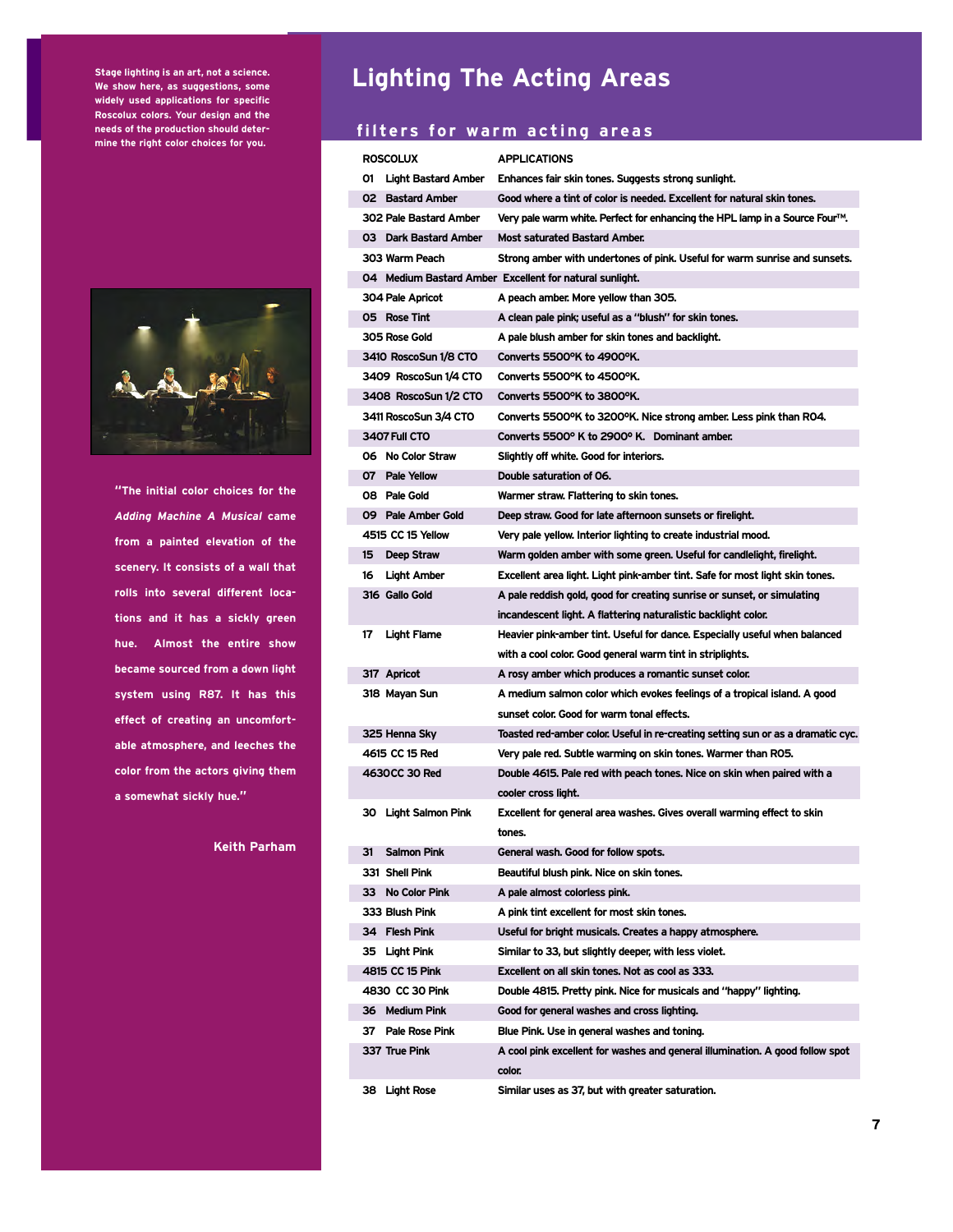## **filters for cool acting areas**

| <b>ROSCOLUX</b>           |                            |                         | <b>APPLICATIONS</b>                                                                       |  |  |
|---------------------------|----------------------------|-------------------------|-------------------------------------------------------------------------------------------|--|--|
|                           | 3216 Eighth Blue (1/8 CTB) |                         | Boosts 3200°K sources to 3300°K.                                                          |  |  |
|                           |                            |                         | 3208 Quarter Blue (1/4 CTB) Boosts 3200°K sources to 3500°K.                              |  |  |
| 3206 Third Blue (1/3 CTB) |                            |                         | Boosts 3200°K sources to 3800°K.                                                          |  |  |
|                           | 3204 Half Blue (1/2 CTB)   |                         | Boosts 3200°K sources to 4100°K.                                                          |  |  |
|                           | 3202 Full Blue (CTB)       |                         | Converts 3200°k sources to nominal daylight.                                              |  |  |
|                           | 3220 Double Blue           |                         | Bright nighttime area lighting. Crisp moonlight.                                          |  |  |
|                           | 4215 CC 15 Blue            |                         | Very pale blue tint with a hint of red. Nice no-color definition when crossed<br>with 51. |  |  |
|                           |                            | 4230 CC 30 Blue         | Double 4215. Pale blue with a reddish cast.                                               |  |  |
|                           |                            | 4260 CC 60 Blue         | Double 4230. Medium blue with red tones. Nice cool crosslight on most                     |  |  |
|                           |                            |                         | skin tones.                                                                               |  |  |
|                           | 60                         | No Color Blue           | Helps maintain white light when dimmer is at low intensity.                               |  |  |
|                           |                            | 360 Clearwater          | The slightest blue tint. Excellent for eliminating amber shift when lights are            |  |  |
|                           |                            |                         | running low on a dimmer. Good for cool area light.                                        |  |  |
|                           | 61                         | Mist Blue (greener)     | Excellent for general area washes. Very light cool tint of blue.                          |  |  |
|                           |                            | 361 Hemsley Blue        | A sharp, cold blue that stays clean when dimmed.                                          |  |  |
|                           | 62                         | <b>Booster Blue</b>     | Helps maintain white light when dimmer is at low intensity.                               |  |  |
|                           |                            | 362 Tipton Blue         | A soft clean blue. Good choice for cool area lighting. Can also be used to shift          |  |  |
|                           |                            |                         | the amber of lamps running at low dimmer levels.                                          |  |  |
|                           | 63                         | Pale Blue (greener)     | Good for creating an overcast look and feeling.                                           |  |  |
|                           |                            | 363 Aquamarine          | A pale blue-green color. Can be used for area lighting. A soft backlight color.           |  |  |
|                           | 64 -                       | <b>Light Steel Blue</b> | Useful for beams of realistic moonlight.                                                  |  |  |
|                           |                            | 364 Blue Bell           | A clean light red blue. Creates naturalistic daylight fill color.                         |  |  |
|                           | 65                         | Daylight Blue           | Useful for achieving depressed moods and dull skies.                                      |  |  |
|                           |                            | 365 Tharon Delft Blue   | Clean blue with more red than 364. A true color correction filter for film.               |  |  |
|                           |                            |                         | Converts 3200° Kelvin to 5500° Kelvin. Good for area light.                               |  |  |
|                           | 66 -                       | <b>Cool Blue</b>        | A pale green shade of blue; good for area or general washes. Creates an icy               |  |  |
|                           |                            |                         | feeling on stage.                                                                         |  |  |
|                           | 67                         | Light Sky Blue          | Excellent sky color. Useful for cyc and border lights.                                    |  |  |
|                           |                            | 368 Winkler Blue        | A silvery blue, used for front light and moonlight.                                       |  |  |
|                           | 70                         | Nile Blue               | Useful for very light midday skies.                                                       |  |  |
|                           | 71                         | Sea Blue                | Occasionally used for general cool tint and non-realistic washes.                         |  |  |
|                           | 72                         | Azure Blue              | A clean slightly green blue. Good moonlight fill.                                         |  |  |
|                           |                            | 371 Theatre Booster 1   | Full blue for cooling incandescent lights to daylight. Clean with no red.                 |  |  |
|                           |                            | 372 Theatre Booster 2   | Half blue for cooling incandescent lights to daylight. Clean with no red.                 |  |  |
|                           |                            | 373 Theatre Booster 3   | Quarter blue for cooling incandescent lights. Cool crisp "white light".                   |  |  |
|                           |                            | 376 Bermuda Blue        | A soothing green blue. More blue than 76. A good conventional moonlight                   |  |  |
|                           |                            |                         | color. Interesting tonal color.                                                           |  |  |

**" I use a lot of stark looks in the shows I light and to the naked eye in the arena audience there is nothing more stunning or iconic than the likes of The Who or David Bowie in a pool of beautiful blue light. That light is often R3208."**

**Tom Kenny** 

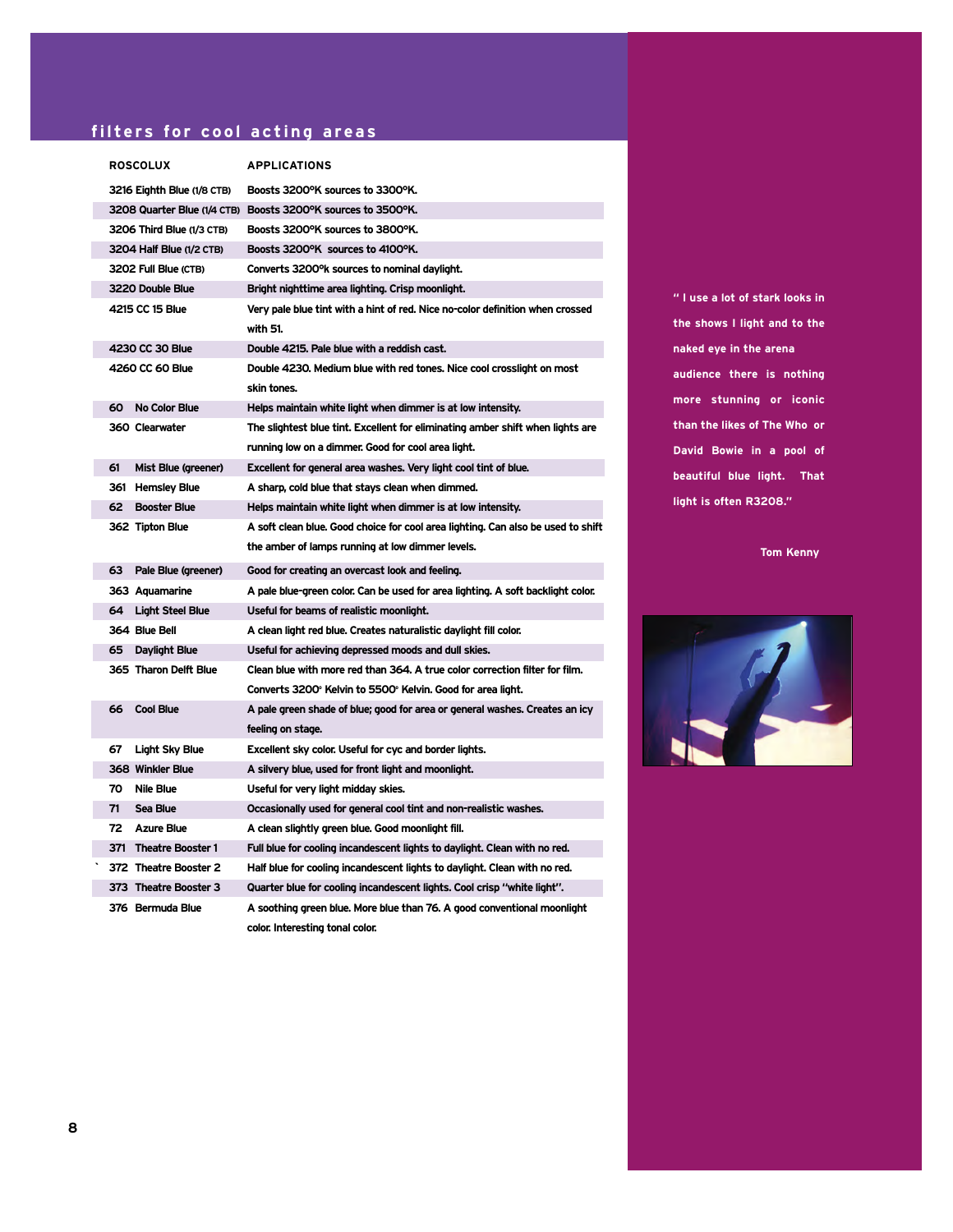

*Photo credit: Jay Westhauser*

**"R302 is a soft, warm white that is not a 'color'. In this particular show we have a wide variety of skin tones from porcelain white to Asian to very dark. Everyone looks like themselves ... so I would say R302 is a success!"**

**Michael Chybowski**

# **filters for neutral acting areas**

| <b>ROSCOLUX</b>               | <b>APPLICATIONS</b>                                                                |  |
|-------------------------------|------------------------------------------------------------------------------------|--|
| 3318 1/8 Minus Green          | Very light magenta correction. Removes slight green cast in HPL lamps.             |  |
| 3314 1/4 Minus Green          | Pale magenta correction. Nice tone on skin without adding color.                   |  |
| 3313 1/2 Minus Green          | Light magenta brightens blues and pinks. Warmer than lavender.                     |  |
| 3308 Tough Minus Green        | Nice pale lavender. Use a cool crosslight when paired with pink or amber.          |  |
|                               | Or as a warm crosslight when paired with a blue or violet crosslight.              |  |
| 4715 CC 15 Magenta            | Pale magenta. Cooler than 3318. Useful on many skin tones.                         |  |
| 4730 CC 30 Magenta            | Double 4715. Medium cool magenta. Nice fill light without adding warmth.           |  |
| 51<br><b>Surprise Pink</b>    | Touch of color when white light is not desirable.                                  |  |
| 351 Lavender Mist             | Pale, no-color lavender. Nice cool white light.                                    |  |
| 52<br><b>Light Lavender</b>   | Excellent for general area or border light washes. It is a basic followspot color. |  |
| 353 Lilly Lavender            | Nice cool lavender. Slightly warmer than R55.                                      |  |
| Pale Lavender<br>53           | Use when a touch of color is needed.                                               |  |
| <b>Special Lavender</b><br>54 | Same as 53, but warmer.                                                            |  |
| 4915 CC 15 Lavender           | Pale no color lavender. Slightly cooler than 351. Tones without adding color.      |  |
| 4930 CC 30 Lavender           | Double 4915. Excellent cool on skin tones. Nice warm tones during nighttime.       |  |
| 4960 CC60 Lavender            | Double 4930. Rich comfortable lavender. Compliments darker skin tones.             |  |
| 55 Lilac (bluer)              | Same as 53, but cooler.                                                            |  |
| 355 Pale Violet               | A cool lavender which acts as a neutral in a three color area lighting system.     |  |
|                               | Will work well as a wash for drops or set pieces. Tones the space. Effective as    |  |
|                               | moonlight shadows.                                                                 |  |
| <b>Gypsy Lavender</b><br>56   | Highly saturated, good for side and backlighting and non-realistic effect.         |  |
| 356 Middle Lavender           | A lavender halfway between 52 and 57 in hue and value. Useful for general          |  |
|                               | illumination and side-lighting.                                                    |  |
| 57<br>Lavender                | Gives good visibility without destroying night illusions.                          |  |
| 357 Royal Lavender            | A rich lavender which will enhance blue and red costumes and scenic pieces.        |  |
| 58<br>Deep Lavender           | <b>Excellent back light. Enhances dimensionality.</b>                              |  |
| 359 Medium Violet             | A lavender with a strong blue component, ideal for backlighting.                   |  |
| 377 Iris Purple               | Deep blue with red accents. Dark nighttime atmosphere.                             |  |
| 99<br>Chocolate               | Warms light and reduces intensity.                                                 |  |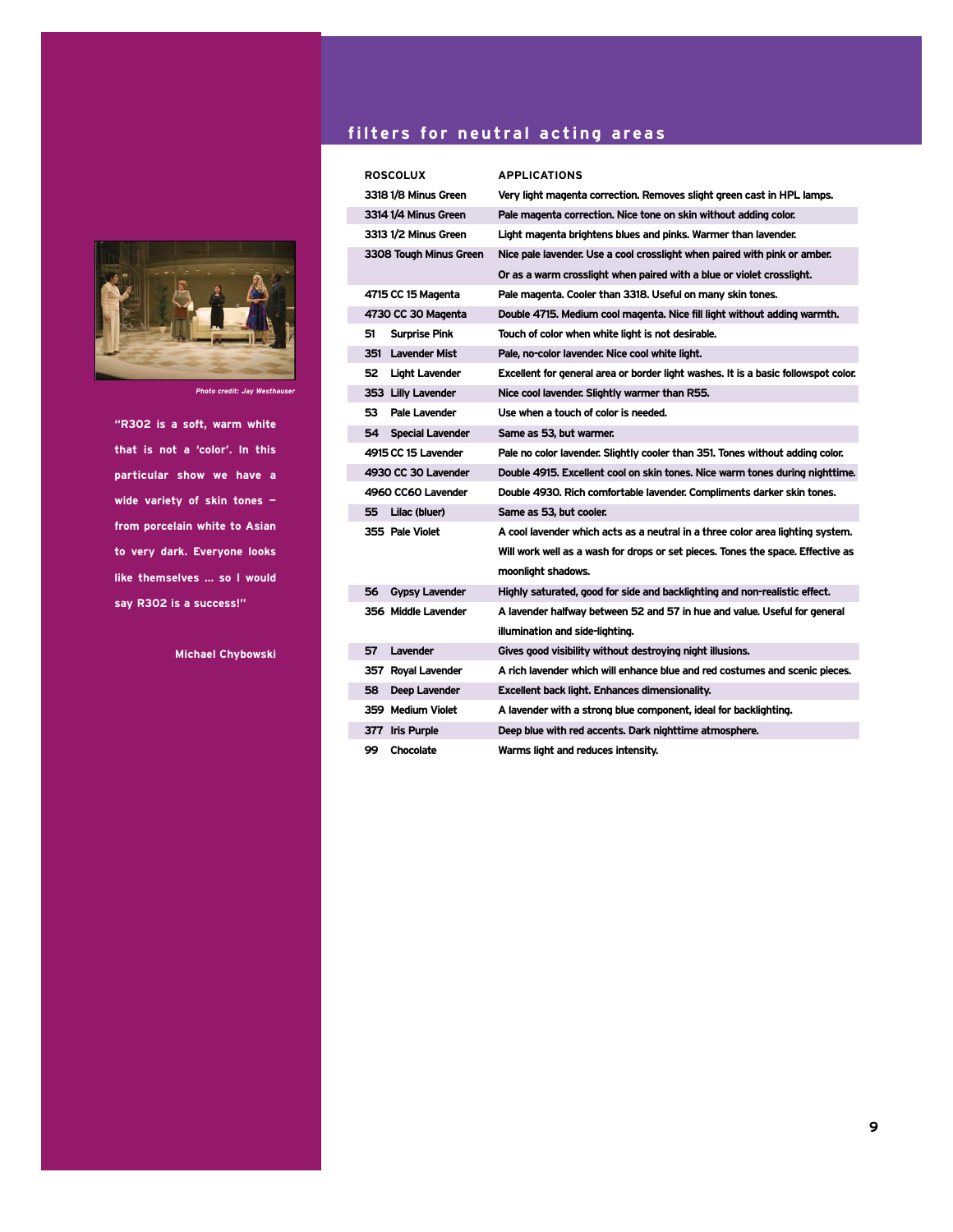# **Using Sidelights, Downlights And Backlights For Accents**

| filters for warm accents   |                                                                                 |
|----------------------------|---------------------------------------------------------------------------------|
| <b>ROSCOLUX</b>            | <b>APPLICATIONS</b>                                                             |
| 4590 CC 90 Yellow          | 4530 + 4560. Saturated pure yellow. Enhances greens in sets and                 |
|                            | costumes.                                                                       |
| <b>Medium Yellow</b><br>10 | Clean bright yellow. Good for special effects and accents. Unflattering in      |
|                            | acting areas.                                                                   |
| 310 Daffodil               | A soft medium yellow. Can be used for creating naturalistic effects such as     |
|                            | early morning sunlight or for special effects.                                  |
| <b>Light Straw</b><br>11   | Warm pale yellow. Useful for fire effects. Can be used for area lighting. For   |
|                            | bright day feeling.                                                             |
| 12 Straw                   | Good for special effects and accents. Use with caution on skin tones.           |
| 312 Canarv                 | Warmer than 10. A bright, vibrant yellow that evokes "exotic" sunlight. Use     |
|                            | with caution on skin.                                                           |
| 313 Light Relief Yellow    | Vibrant warm yellow. More red than 312 without the green cast.                  |
| 14 Medium Straw            | Pale amber, useful for sunlight and firelight accents.                          |
| 15<br>Deep Straw           | Warm golden amber. Useful for special effects-candlelight, sunlight and         |
|                            | firelight. Tends to depress color pigment values.                               |
| 316 Gallo Gold             | A pale reddish gold, good for creating sunrise or sunset, or simulating         |
|                            | incandescent light. A flattering naturalistic backlight color.                  |
| 18 Flame                   | Pinkish amber. Creates afternoon sunset or sunrise.                             |
| 318 Mayan Sun              | A medium salmon color which evokes feelings of a tropical island. A good        |
|                            | sunset color. Good for warm tonal effects.                                      |
| 20 Medium Amber            | Afternoon sunlight, evokes feelings of autumn, lamplight and candlelight.       |
| 21 Golden Amber            | Useful as amber cyc light, late sunsets, and firelight.                         |
| 321 Soft Golden Amber      | Good for autumn color. A good sunlight transition color that shows the          |
|                            | progression from the sun from white or yellow to amber later in the day.        |
| 2002 VS Orange             | <b>Flattering firelight.</b>                                                    |
| 23 Orange                  | Provides a romantic sunlight through windows for evening effects.               |
| 4660 CC 60 Red             | Medium red with pale salmon accents. Romantic subtle back or side lighting.     |
| 4690 CC 90 Red             | Strong salmon red. Deeper and more orange than 32. Beautiful backlight.         |
| 331 Shell Pink             | Beautiful blush pink. Nice on skin tones.                                       |
| 32 Medium Salmon Pink      | Deepest of the salmon pinks.                                                    |
| 332 Cherry Rose            | A tropical pink that is good for musicals or concert lighting. A good back      |
|                            | light color. Interesting accent color. Good for a splash of sunset color.       |
| 4830 CC 30 Pink            | Medium pink makes a nice side light accent. Adds a splash of pink without       |
|                            | being too obvious.                                                              |
| 4860 CC 60 Pink            | Rich pink accent. Excellent in follow-spots.                                    |
| 4890 CC 90 Pink            | Deep rich pink. Lighter than 332. Romantic backlight or accent color.           |
| 4760 CC 60 Magenta         | Strong pink/magenta. Interesting side light with slight bluish cast.            |
| 39 Skelton Exotic Sangria  | A sultry, deep purple. Good for musicals or concert lighting. Excellent special |
|                            | effects color.                                                                  |
| 339 Broadway Pink          | A deep, saturated pink created for musicals and "specials". Excellent for       |
|                            | down and backlighting.                                                          |
| 40 Light Salmon            | Similar uses to 23 but a bluer color.                                           |
| 44 Middle Rose             | Musical pink. Lush accents. Very versatile color.                               |
| 344 Follies Pink           | A vibrant, almost fluorescent pink with a cool component. Traditionally         |
|                            | important as a special effects color in the Broadway musical. Follow spot       |
|                            | and dance applications as a modeling color.                                     |
| 47 Light Rose Purple       | Good for eerie or dramatic effects. Beautiful backlight color.                  |
| 347 Belladonna Rose        | Saturated deep magenta with hint of purple. Good effects filter for dance.      |
| 48 Rose Purple             | Pale evening color. Excellent for backlight.                                    |
| 348 Purple Jazz            | A dusky purple. Good for simulating purple neon or old night club atmostphere.  |
| 49 Medium Purple           | Darkest of the magenta purple range.                                            |
| 349 Fisher Fuchsia         | A medium fuchsia good for special effects.                                      |
| 50 Mauve                   | Subdued sunset effect. Useful in backlights. To create seedy atmosphere.        |
| 358 Rose Indigo            | A warm, red purple good for accents, specials, and backlight.                   |
| 96 Lime                    | To simulate "unnatural" sunlight before and after a rainstorm or tornados.      |

*Photo credit Rod Lemmond*



**"The set for** *Spalding Gray* **was a very simple deck and a backdrop of white crumpled notebook paper that acted as a cyc. I used R04+R132 as a warm cross light color and R305 in 6 Autoyokes - 3 dedicated as front light and 3 down lights."**

**Ben Stanton**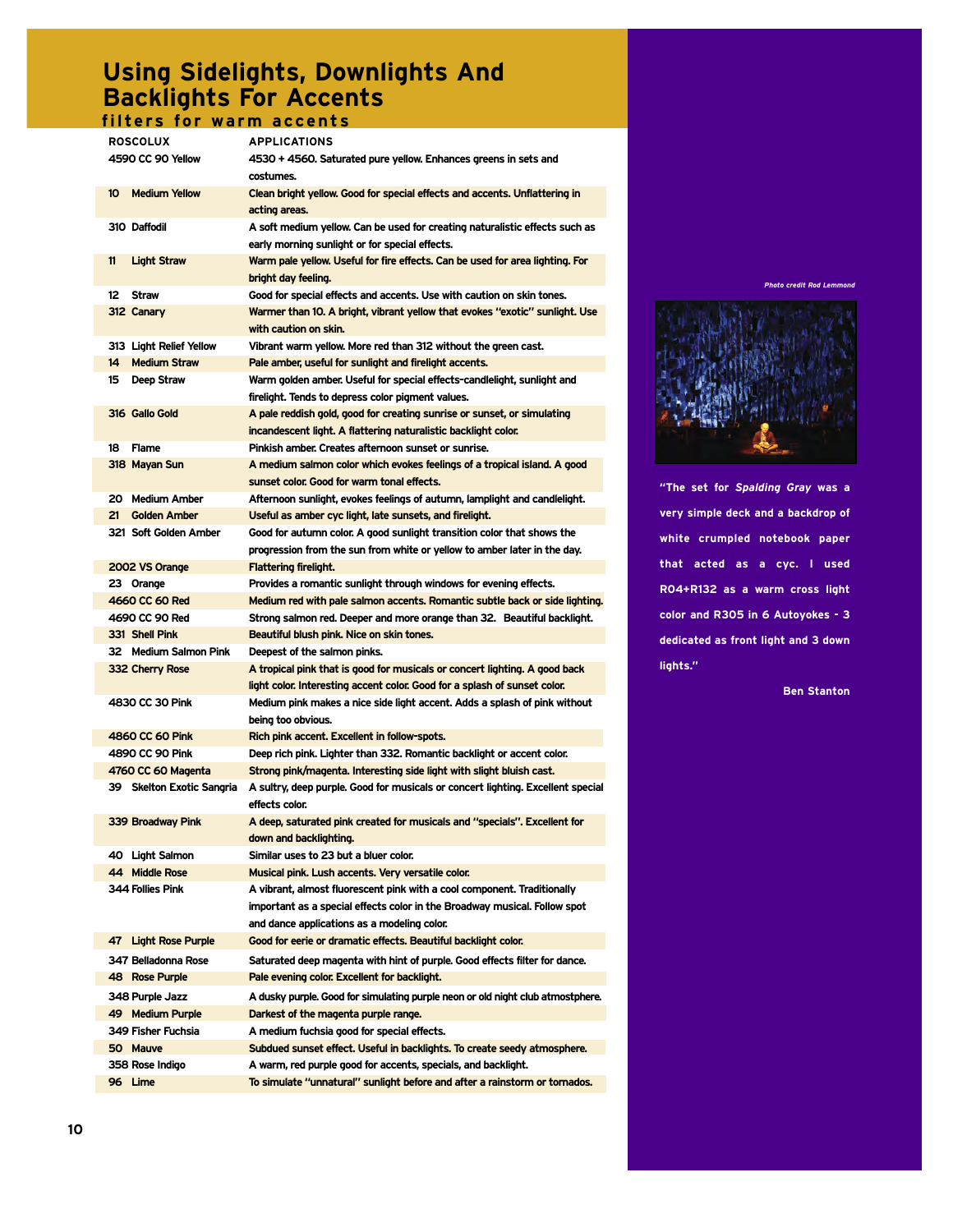**"Each number in** *BLAST II: Music in X-treme* **is defined by it's own unique, very controlled color palette. For Tribal Towers, which features eight bungee jumpers and a flying drum rack, the look is industrial, lots of steel blue against warm incandescent whites. For this number, the performers are picked out with steel blue R-3202 sidelight, and R-54 Special Lavender front light."**

#### **Mike Baldassari**



*Photo Credit: Yow Ko* 

## **filters for cool accents**

| <b>ROSCOLUX</b>         | <b>APPLICATIONS</b>                                                          |  |
|-------------------------|------------------------------------------------------------------------------|--|
| 3308 Tough Minus Green  | Cool pale lavender for beautiful, subtle backlighting.                       |  |
| 4930 CC Lavender        | Double 4915. Clean medium lavender. Soft accent lighting.                    |  |
| 4990 CC 90 Lavender     | 4960 + 4930. Dynamic, lush backlight. More red than 357.                     |  |
| 4260 CC 60 Blue         | Double 4230. Good for accents and backlighting, especially dance. Slightly   |  |
|                         | red.                                                                         |  |
| 367 Slate Blue          | Clean medium blue. Good for sky color or moonlight.                          |  |
| 68 Sky Blue             | Excellent for early morning sky tones. Popular among designers for cyc and   |  |
|                         | borders.                                                                     |  |
| 69 Brilliant Blue       | Used for dramatic moonlight effects.                                         |  |
| 73 Peacock Blue         | Good for fantasy, moonlight and water effects.                               |  |
| 74 Night Blue           | Popular as a backlight or sidelight in contrast to area light.               |  |
| 375 Cerulean Blue       | A crisp, clean blue-green. Useful as a water effect or as a sidelight for    |  |
|                         | dancers.                                                                     |  |
| 76 Light Green Blue     | Distinctive greenish blues.                                                  |  |
| 376 Bermuda Blue        | A soothing green blue. More blue than 76. A good conventional moonlight      |  |
|                         | color. Interesting tonal color.                                              |  |
| 77 Green Blue           | Useful for romantic moonlight.                                               |  |
| <b>2007 VS Blue</b>     | Rich deep indigo blue. Slightly more red than 81.                            |  |
| 80 Primary Blue         | Primary blue. For use with three color light primary system in cyc lighting. |  |
| 81<br><b>Urban Blue</b> | Very cold brittle feeling.                                                   |  |
| 381 Baldassari Blue     | Dark steel or triple daylight without going to green or too red.             |  |
| 82 Surprise Blue        | Deep rich blue with slight amount of red.                                    |  |
| 382 Congo Blue          | The most saturated blue. Good for dark night skies or for a backlight color. |  |
|                         | A great color for rock and roll concert lighting.                            |  |
| 84 Zephyr Blue          | Lovely contrast to pale blues; adds coldness to shadows.                     |  |
| 85 Deep Blue            | Deeply saturated blue with a hint of red.                                    |  |
| 385 Royal Blue          | A very saturated blue. Pronounced red content that will shift toward purple  |  |
|                         | when dimmed. Low transmission but striking contrast when used as a           |  |
|                         | background with lighter accents.                                             |  |
| 86 Pea Green            | Good for dense foliage and woodland effects.                                 |  |
| 89 Moss Green           | Useful for mood, mystery and toning.                                         |  |
| 389 Chroma Green        | Suggests reflected light from dense foliage. A brilliant cyc lighting color  |  |
|                         | which will work for chroma-keying effects in television production.          |  |
| 395 Teal Green          | A medium green-blue which can be used as a mystical special effect color.    |  |
|                         | Also an interesting side or backlight color in concert lighting.             |  |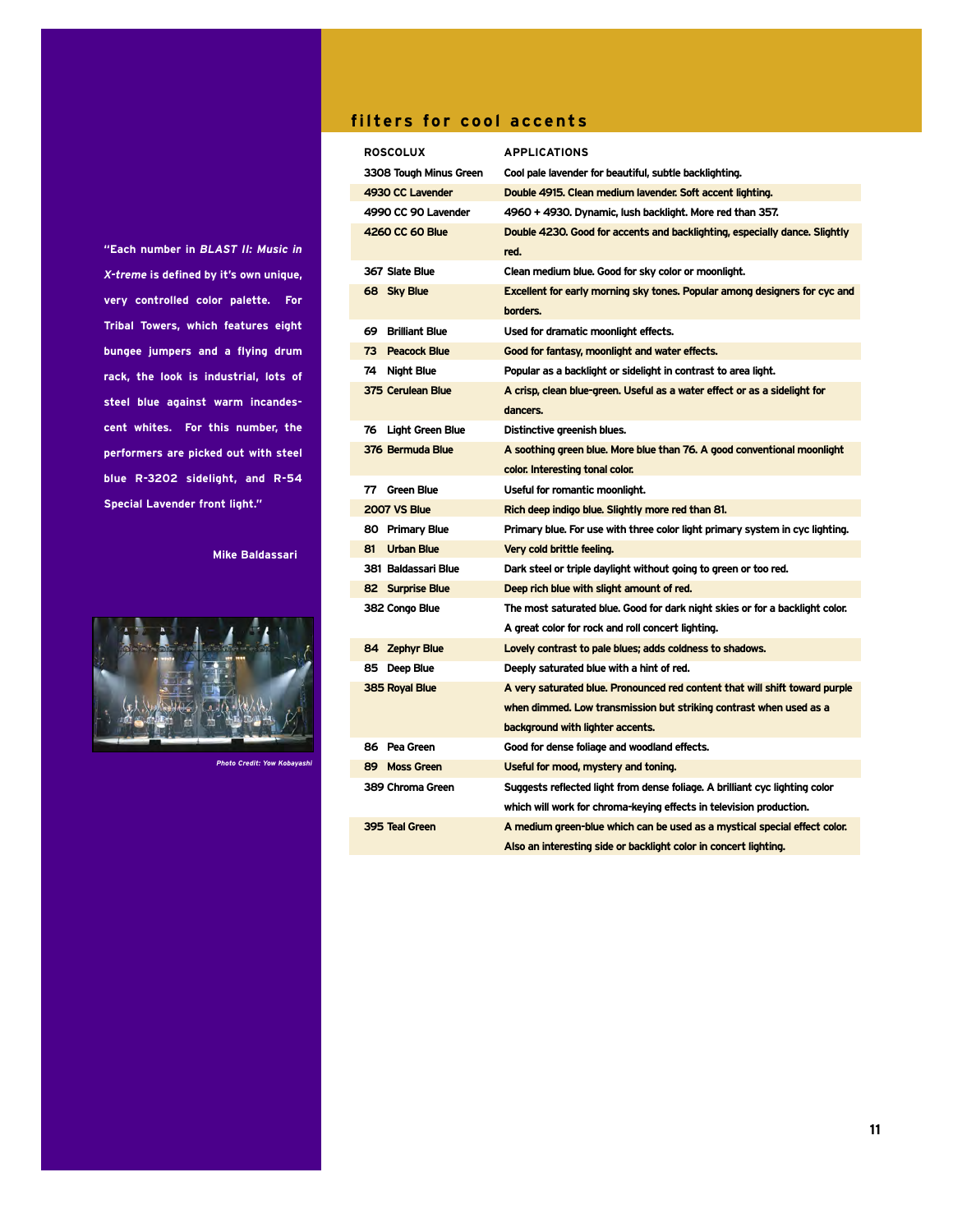# **Simulating Natural Light**

## **filters to re-create sunlight**

| <b>ROSCOLUX</b>                 | <b>APPLICATIONS</b>                                                                                            |  |  |  |
|---------------------------------|----------------------------------------------------------------------------------------------------------------|--|--|--|
| 01 Light Bastard Amber          | Enhances fair skin tones. Suggests strong sunlight.                                                            |  |  |  |
| 303 Warm Peach                  | Strong amber with undertones of pink. Useful for warm sunrise and sunsets.                                     |  |  |  |
|                                 | 04 Medium Bastard Amber Especially useful when cross lit with a cool color. Excellent for natural<br>sunlight. |  |  |  |
| 3411 3/4 CTO                    | Rich amber. Good for strong morning sunlight.                                                                  |  |  |  |
| 4530 CC 30 Yellow               | Double 4515. Medium yellow with green tone. Bright sunlight accents. Not                                       |  |  |  |
|                                 | flattering on skin. Combine with 4430 for rich foliage washes.                                                 |  |  |  |
| 4560 CC 60 Yellow               | Double 4530. Strong yellow with green tone. Deep sunlight rays.                                                |  |  |  |
| 09 Pale Amber Gold              | Deep straw. Good for late afternoon sunsets.                                                                   |  |  |  |
| <b>Medium Yellow</b><br>$10-10$ | Yellow with green. Good for special effects. Unflattering in acting areas.                                     |  |  |  |
| 310 Daffodil                    | A soft medium yellow. Can be used for creating naturalistic effects such as                                    |  |  |  |
|                                 | early morning sunlight or for special effects.                                                                 |  |  |  |
| 11<br><b>Light Straw</b>        | Pale yellow with slight red content. Useful for candle effects. Can be used for                                |  |  |  |
|                                 | area lighting. For bright day feeling.                                                                         |  |  |  |
| 12<br>Straw                     | Greener yellow than 10. Special effects and accents. Use with caution on                                       |  |  |  |
|                                 | skin tones.                                                                                                    |  |  |  |
| 2003 VS Yellow                  | Deep yellow with amber tones. Strong, late day sunlight. Flattering on skin.                                   |  |  |  |
| <b>Straw Tint</b><br>13         | Much less green than in other straws. Suggests warm sunlight glow when                                         |  |  |  |
|                                 | contrasted with ambers and blues.                                                                              |  |  |  |
| 313 Light Relief Yellow         | Vibrant warm yellow. More red than 312 without the green cast.                                                 |  |  |  |
| 14<br><b>Medium Straw</b>       | Pale amber, higher red content than 12. Sunlight, accents, area lighting with                                  |  |  |  |
|                                 | caution to skin tones.                                                                                         |  |  |  |
| 316 Gallo Gold                  | A pale reddish gold, good for creating sunrise or sunset, or simulating                                        |  |  |  |
|                                 | incandescent light. A flattering naturalistic backlight color. Can be used for                                 |  |  |  |
|                                 | warm area lighting.                                                                                            |  |  |  |
| 317 Apricot                     | A rosy amber. Produces romantic sunlight effects. Useful as sidelight or                                       |  |  |  |
|                                 | back light color.                                                                                              |  |  |  |
| 18<br><b>Flame</b>              | Warm pinkish amber. Afternoon sunset. Good sidelight.                                                          |  |  |  |
| 318 Mayan Sun                   | A medium salmon color which evokes feelings of a tropical island. A good                                       |  |  |  |
|                                 | sunset color. Good for warm tonal effects.                                                                     |  |  |  |
| 20 Medium Amber                 | Afternoon sunlight. Lamplight and candlelight. Tends to depress color                                          |  |  |  |
|                                 | pigment values.                                                                                                |  |  |  |
| Golden Amber<br>21              | Useful for amber cyc light and late sunsets.                                                                   |  |  |  |
| 321 Soft Golden Amber           | An amber with some green content. A good sunlight transition color that                                        |  |  |  |
|                                 | shows the progression of the sun from white or yellow to amber later in the                                    |  |  |  |
|                                 | day.                                                                                                           |  |  |  |
| 2002 VS Orange                  | Rich amber with pink tones. Afternoon sunlight into sunset.                                                    |  |  |  |
| 23<br>Orange                    | Provides a romantic sunlight through windows for evening effects.                                              |  |  |  |
| 25 Orange Red                   | Good for firelight or special effects.                                                                         |  |  |  |
| 325 Henna Sky                   | Toasted red-amber color. Useful in re-creating setting sun or as a dramatic cyc.                               |  |  |  |
| 4630 CC 30 Red                  | Double 4615. Warm sunlight at dusk.                                                                            |  |  |  |
| 331 Shell Pink                  | Beautiful blush pink. Nice on skin tones.                                                                      |  |  |  |
| 332 Cherry Rose                 | A tropical pink that is good for musicals or concert lighting. A good                                          |  |  |  |
|                                 | backlight color. Interesting accent color. Good for a splash of sunset color.                                  |  |  |  |
| 337 True Pink                   | A component of early morning sunrise.                                                                          |  |  |  |
| 96 Lime                         | To simulate "unnatural" sunlight before and after a rainstorm or tornado.                                      |  |  |  |



**"In this scene from** *Villa American***, the cyc and the stage are washed by a very slow and beautiful sunset gradated from R58, R80, and R3220 at the top to R50, R22, and R317 on the bottom, some of which is direct, some of which is bounced. The scene light, from up right, is also R22 and R50. As the sunset progresses it gets more red (more R50). Also some Rosco cloud gobos with NC, R80, and R22."**

**Tom Weaver**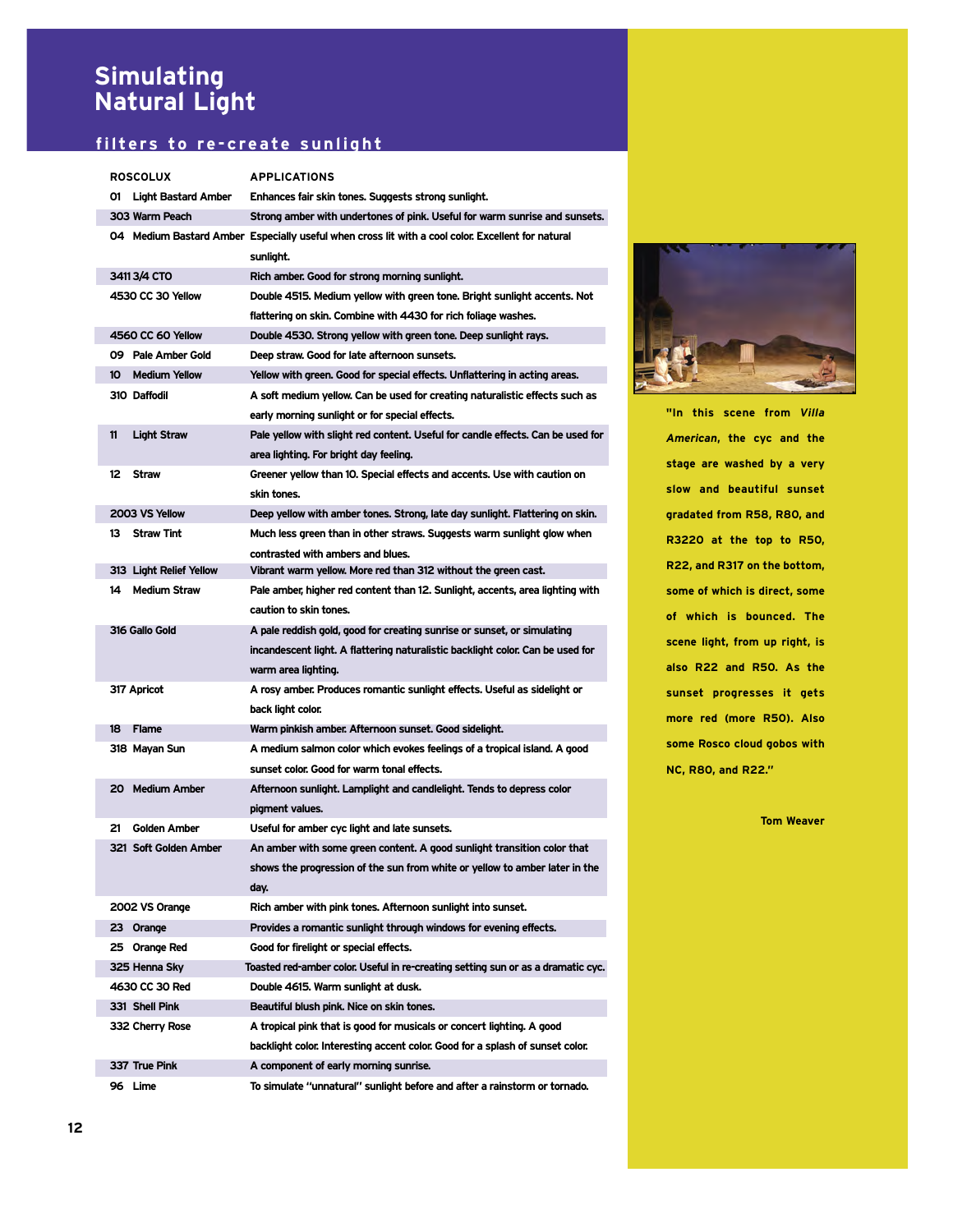## **filters to re-create skylight**

| <b>APPLICATIONS</b><br><b>ROSCOLUX</b>                                      |                                                                                |  |  |
|-----------------------------------------------------------------------------|--------------------------------------------------------------------------------|--|--|
| 4730 CC 30 Magenta<br>Double 4715. Medium pink. Adds color to sunset skies. |                                                                                |  |  |
| 4960 CC 60 Magenta                                                          | Double 4960. Excellent for use in nighttime settings. Mystical moonlight.      |  |  |
| 57 Lavender                                                                 | Excellent backlight. Gives good visibility without destroying night illusions. |  |  |
| 58 Deep Lavender                                                            | <b>Enhances dimensionality.</b>                                                |  |  |
| 3220 Double Blue                                                            | Bright nighttime area light. Crisp moonlight.                                  |  |  |
| 4230 CC 30 Blue                                                             | Double 4215. Interesting industrial sky. Overcast, slightly grey daylight.     |  |  |
| 361 Hemsley Blue                                                            | A sharp cold blue that stays clean when dimmed.                                |  |  |
| 64 Light Steel Blue<br>Useful for beams of realistic moonlight.             |                                                                                |  |  |
| 65 Daylight Blue                                                            | Useful for achieving depressed mood and dull skies.                            |  |  |
| 365 Tharon Delft Blue                                                       | Clean blue with more red than 364. A true color correction filter for film.    |  |  |
|                                                                             | Converts 3200° Kelvin to 5500° Kelvin. Good for area light.                    |  |  |
| 366 Jordan Blue                                                             | A crisp light blue with hint of green. Flattering on skin tones.               |  |  |
| 67 Light Sky Blue                                                           | Excellent sky color. Useful for cyc and border.                                |  |  |
| 68 Sky Blue                                                                 | Excellent for early morning sky tones. Popular among designers for cyc and     |  |  |
|                                                                             | borders.                                                                       |  |  |
| 69 Brilliant Blue                                                           | Used for dramatic moonlight effects.                                           |  |  |
| 70 Nile Blue                                                                | Used for very light midday skies. Occasionally used for general cool tint.     |  |  |
| 370 Italian Blue                                                            | Good to create eerie and mysterious effects. Good for nighttime water          |  |  |
|                                                                             | effects.                                                                       |  |  |
| 71 Sea Blue                                                                 | Occasionally used for cool tints and non-realistic area lighting.              |  |  |
| 72 Azure Blue                                                               | A clean slightly green blue. Good moonlight fill.                              |  |  |
| 4315 CC 15 Cyan                                                             | Very pale blue green. Interesting industrial daytime skies. Use with caution   |  |  |
|                                                                             | on skin tones.                                                                 |  |  |
| 4330 CC 30 Cyan                                                             | Double 4315. Slightly greener than "normal" daylight. Uncomfortable            |  |  |
|                                                                             | skylight.                                                                      |  |  |
| 4360 CC 60 Cyan                                                             | Double 4330. Strong eerie daylight. Simulates fluorescent and industrial       |  |  |
|                                                                             | light sources.                                                                 |  |  |
| 73 Peacock Blue                                                             | Good for fantasy, moonlight and water effects.                                 |  |  |
| 74 Night Blue                                                               | Fantasy moonlight. Crisp and beautiful.                                        |  |  |
| 376 Bermuda Blue                                                            | A soothing green blue. More blue than 76. A good conventional moonlight        |  |  |
|                                                                             | color. Interesting tonal color.                                                |  |  |
| 78 Trudy Blue                                                               | A rich clean red blue that warms to lavender when dimmed.                      |  |  |
| 378 Alice Blue                                                              | Moody, cloudy blue with lavender undertones. Urban night                       |  |  |
|                                                                             | skies and ominous, mystical moonlight.                                         |  |  |
| 81 Urban Blue                                                               | Very cold brittle feeling.                                                     |  |  |
| 82 Surprise Blue                                                            | Deep rich blue with slight amount of red.                                      |  |  |
| 383 Sapphire                                                                | A deep romantic blue on the red side.                                          |  |  |
| 84 Zephyr Blue                                                              | A true blue with excellent punch or bright skies.                              |  |  |
| 385 Royal Blue                                                              | Excellent for non-realistic backgrounds.                                       |  |  |

**"I created a bright and beautiful sunny day in Antibes on the cyc with a combination of R80, R65, R3220, and R362 with Rosco Cloud gobos, very softly, scimming across the cyc to add both texture and breakup and give some depth of field. The main scene light was R4215 and NC."**

**Tom Weaver**

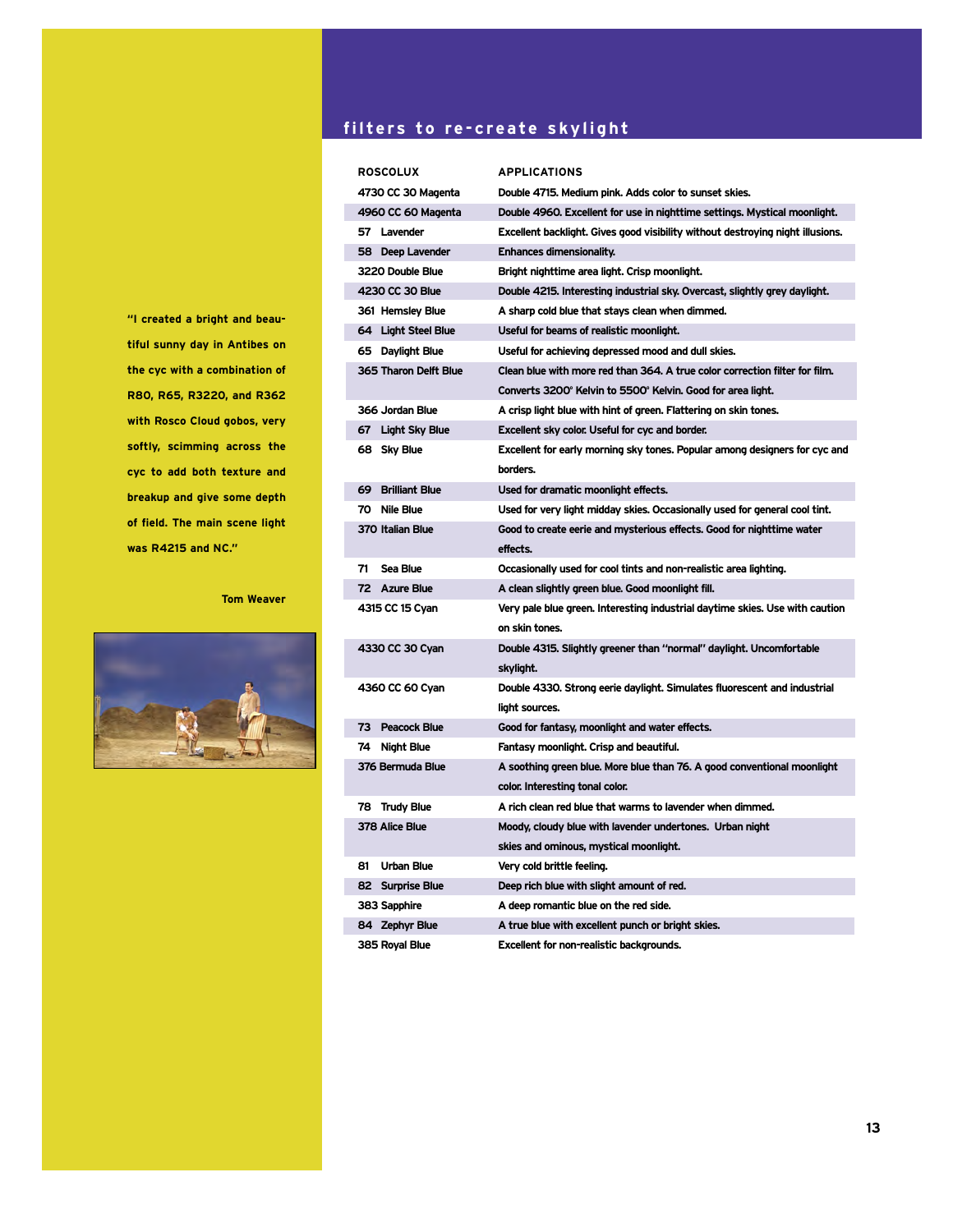## **filters for the cyc/sky**

| <b>ROSCOLUX</b>        | <b>APPLICATIONS</b>                                                                         |  |  |
|------------------------|---------------------------------------------------------------------------------------------|--|--|
| 21 Golden Amber        | Useful as amber cyc light and late sunsets.                                                 |  |  |
| 22 Deep Amber          | Very useful as a backlight. Dramatic specials and firelight.                                |  |  |
| 26 Light Red           | Vibrant red. Good alternative primary.                                                      |  |  |
| 27 Medium Red          | Good red primary for use with three-color light primary systems in                          |  |  |
|                        | cyclorama lighting, footlights, border lights.                                              |  |  |
| 359 Medium Violet      | Midnight and moonlight illusions. Enforces mysterious mood. Useful for<br>evening cyc wash. |  |  |
| 357 Royal Lavender     | Excellent for nighttime scenes. Rich, vivid accents, good in backgrounds.                   |  |  |
| 2008 VS Indigo         | Cold blue cyc color with strong lavender cast. Eerie moonlight cycs.                        |  |  |
| 4290 CC 90 Blue        | 4260 + 4230. Deep red blue. Enhances deep blues in costumes and                             |  |  |
|                        | scenery. Vibrant backlight.                                                                 |  |  |
| 64 Light Steel Blue    | Useful for beams of realistic moonlight.                                                    |  |  |
| Daylight Blue<br>65 -  | Useful for achieving depressed moods and dull skies.                                        |  |  |
| Light Sky Blue<br>67 - | Excellent sky color. Useful for cyc and border.                                             |  |  |
| 367 Slate Blue         | Clean medium blue. Good of sky color or moonlight.                                          |  |  |
| 68 Sky Blue            | Excellent for early morning sky tones. Popular among designers for cyc and                  |  |  |
|                        | borders.                                                                                    |  |  |
| 69 Brilliant Blue      | Used for dramatic moonlight effects.                                                        |  |  |
| 369 Tahitian Blue      | Medium bright blue with some green. Nice water effects color.                               |  |  |
| 73 Peacock Blue        | Good for fantasy, moonlight and water effects.                                              |  |  |
| 374 Sea Green          | Teal blue green. Great for enhancing water scenes or deep sea environments.                 |  |  |
|                        | Greener than R73.                                                                           |  |  |
| 75 Twilight Blue       | Rich blue with slight green accent. Dramatic, mystical nighttimes.                          |  |  |
| 375 Cerulean Blue      | A crisp, clean blue-green. Useful as a water effect or as a sidelight for dance             |  |  |
| 76 Light Green Blue    | Distinctive greenish blues. Useful for romantic moonlight.                                  |  |  |
| 376 Bermuda Blue       | A soothing green blue. More blue than 76. A good conventional moonlight                     |  |  |
|                        | color. Interesting tonal color.                                                             |  |  |
| 77 Green Blue          | Deep rich blue moonlight. Won't shift red when taken down on dimmer.                        |  |  |
|                        | Nice for color mixing.                                                                      |  |  |
| <b>2007 VS Blue</b>    | Deep blue, fantasy moonlight or cyc color.                                                  |  |  |
| 80 Primary Blue        | Primary blue. For use with three color light primary system in cyc lighting.                |  |  |
| 81 Urban Blue          | Very cold, hard, brittle feeling.                                                           |  |  |
| 382 Congo Blue         | Deep blue more saturated than 385. Good for dark night skies or                             |  |  |
|                        | for a backlight color. A great color for rock and roll concert lighting.                    |  |  |
| 384 Midnight Blue      | Clean intense red-blue. Deeper than R83 with a little more red.                             |  |  |
| 385 Royal Blue         | Excellent for non-realistic backgrounds.                                                    |  |  |

**"The important thing to remember about lighting a cyc as a sky is that it can't just be one solid color, like a blue. That's an abstract wall of color, not a sky. If you really look at the sky-in any stateyou'll notice a vast array of layers and color. Here I used R3220 and R80 and a lowfocused ground row for a cold, but beautiful horizon. In addition, I had Rosco create a custom glass moon gobo which just looked beautiful. I used a R3220 diagonal back light as well to really give this a moonlight-drenched feeling."**

**Tom Weaver**

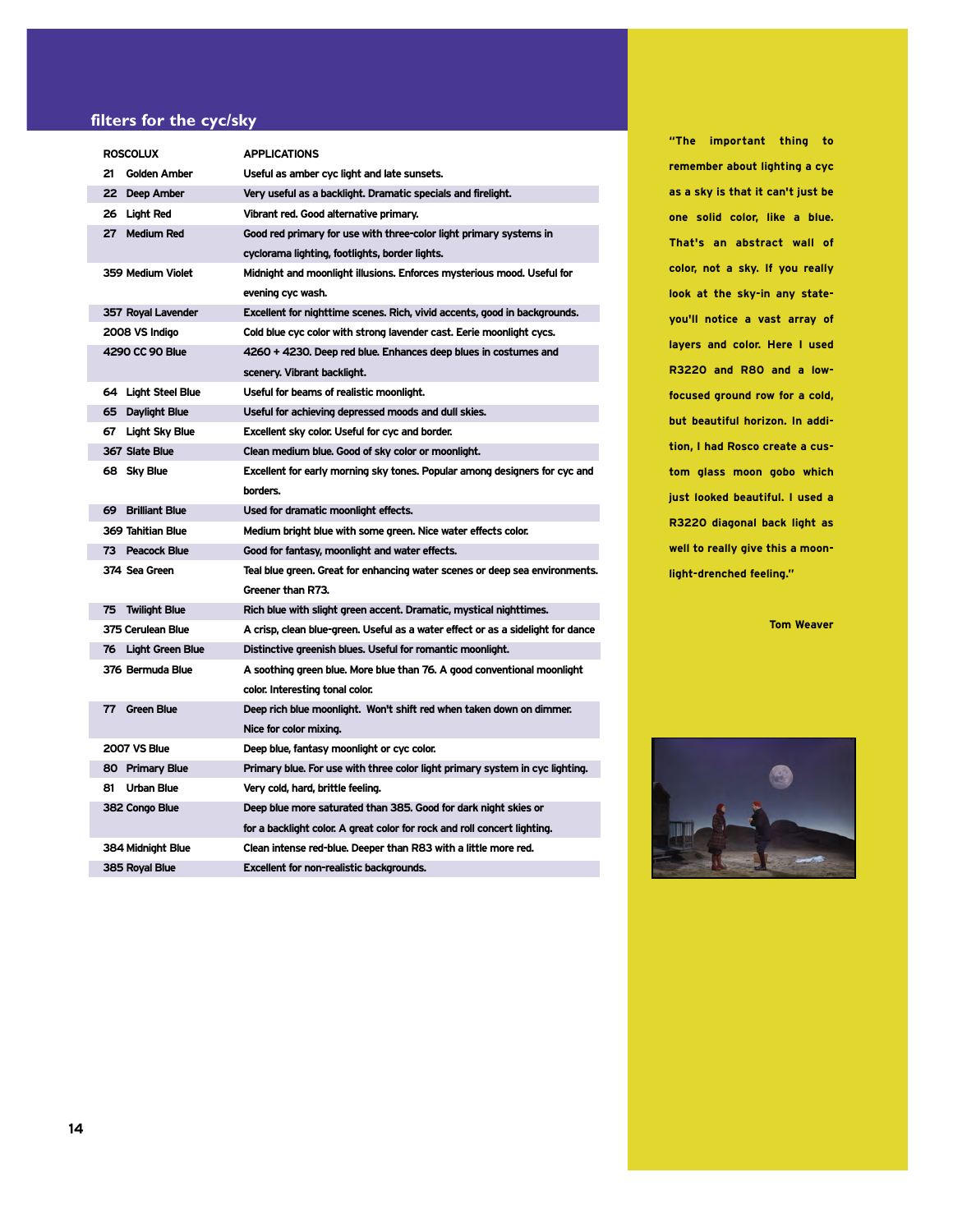

**"This event wanted to celebrate the Ailey school and honor its colorful nature. The use of rich color with the mirror ball chandelier (29 in all) allowed all of these hues to layer in a very unconventional way. It was very exciting to experiment during this event as the chandelier of mirror balls created a refractive element for us to be creative with. I chose color combinations, such as R388 and R33 that would vibrate against each other, using ultra violets as a background tone."**

**Al Crawford**

# **Filters For Special Effects**

| <b>ROSCOLUX</b>            | <b>APPLICATIONS</b>                                                                                              |  |
|----------------------------|------------------------------------------------------------------------------------------------------------------|--|
| 10<br><b>Medium Yellow</b> | Yellow with green. Good for special effects. Unflattering in acting areas.                                       |  |
| 11<br><b>Light Straw</b>   | Pale yellow with slight red content. Useful for candle effects. Can be used for                                  |  |
|                            | area lighting. For bright day feeling.                                                                           |  |
| 2003 VS Yellow             | Rich saturated yellow/amber. Good for sculpting and defining shapes.                                             |  |
| <b>Straw Tint</b><br>13    | Suggests warm glow of candlelight, sunset or interior lighting.                                                  |  |
| 19<br><b>Fire</b>          | Strong red amber. Excellent for fire effects.                                                                    |  |
| 21<br><b>Golden Amber</b>  | Useful as amber cyc light and late sunsets.                                                                      |  |
| 22 Deep Amber              | Very useful as a backlight. Dramatic specials.                                                                   |  |
| 324 Gypsy Red              | Pretty soft red. Flattering effects red.                                                                         |  |
| 25 Orange Red              | Use when red with higher yellow content is needed.                                                               |  |
| 26 Light Red               | Vibrant, red. Good alternate primary.                                                                            |  |
| 27 Medium Red              | Cycs. Good red primary for use with three-color light primary systems in                                         |  |
|                            | cyclorama lighting, footlights and border lights.                                                                |  |
| 4790 CC 90 Magenta         | 4760 + 4730. Clean dominant magenta. Good choice for CYM color mixing.                                           |  |
| 39 Skelton Exotic Sangria  | A sultry, deep purple. Good for musicals or concert lighting. Excellent                                          |  |
|                            | special effects color.                                                                                           |  |
| 339 Broadway Pink          | A deep, saturated pink created for musicals and "specials". Excellent for                                        |  |
|                            | down and backlighting.                                                                                           |  |
| 41<br><b>Salmon</b>        | Light orange with high blue content.                                                                             |  |
| 342 Rose Pink              | Extremely intense, hot pink. Produces strong washes of color for concert                                         |  |
|                            | and dance. Combined with a complimentary color like turquoise, will create a                                     |  |
|                            | dynamic, sculptured effect.                                                                                      |  |
| 43 Deep Pink               | Rich, hot pink. "Electric" in effect with rich saturation.                                                       |  |
| 343 Neon Pink              | A bright, dark pink excellent for musicals or rock and roll concert lighting. A                                  |  |
|                            | good color for creating fake effects with fluorescent tubes.                                                     |  |
| 344 Follies Pink           | A vibrant, almost fluorescent pink with a cool component. Traditionally                                          |  |
|                            | important as a special effects color in Broadway musicals. Used in follow                                        |  |
|                            | spot and dance applications as a modeling color.                                                                 |  |
| 45 Rose                    | Use on scenery and background effects. Adds tone and modeling to scenery.                                        |  |
| 46 Magenta                 | Similar uses as 45 where more saturation is needed.                                                              |  |
| 346 Tropical Magenta       | Deep saturated magenta. Good for concert lighting and wherever strong                                            |  |
|                            | color is desired.                                                                                                |  |
| 347 Belladonna Rose        | Saturated deep magenta with hint of purple. Good effects filter for dance.                                       |  |
| <b>48 Rose Purple</b>      | Pale evening color. Excellent for backlight.                                                                     |  |
| 348 Purple Jazz            | A dusky purple. Good for simulating purple neon or old night club atmostphere.                                   |  |
| 49 Medium Purple           | Darkest of magenta purple range.                                                                                 |  |
| 349 Fisher Fuchsia         | A medium fuchsia good for special effects. An interesting backlight or                                           |  |
|                            | accent color.                                                                                                    |  |
| 4990 CC 90 Lavender        | 4960 + 4930. Dynamic. lush accents. Creates rich deep color effects.                                             |  |
| 358 Rose Indigo            | A warm, red purple that recalls the "Jazz Age". Useful for creating                                              |  |
|                            | saturated color effects in live performance situations-club and musical                                          |  |
|                            | group lighting.                                                                                                  |  |
| 2009 VS Violet             | Deep reddish purple. Nice as a saturated special accent.                                                         |  |
| 2008 VS Indigo             | Deep icy blue with violet undertones. Moonlight illusions.                                                       |  |
| 59 Indigo                  | The original Congo Blue. A purple-blue, highly saturated, for modeling effects<br>and non-realistic atmospheres. |  |
| 359 Medium Violet          | Good for midnight and moonlight illusions. Useful for evening cyc wash.                                          |  |
| 370 Italian Blue           | Good to create eerie, mysterious effects.                                                                        |  |
| 4330 CC 30 Cyan            | Double 4315. Excellent as light reflected off water. Slight green is useful for                                  |  |
|                            | neutralizing red in blue tones.                                                                                  |  |
|                            |                                                                                                                  |  |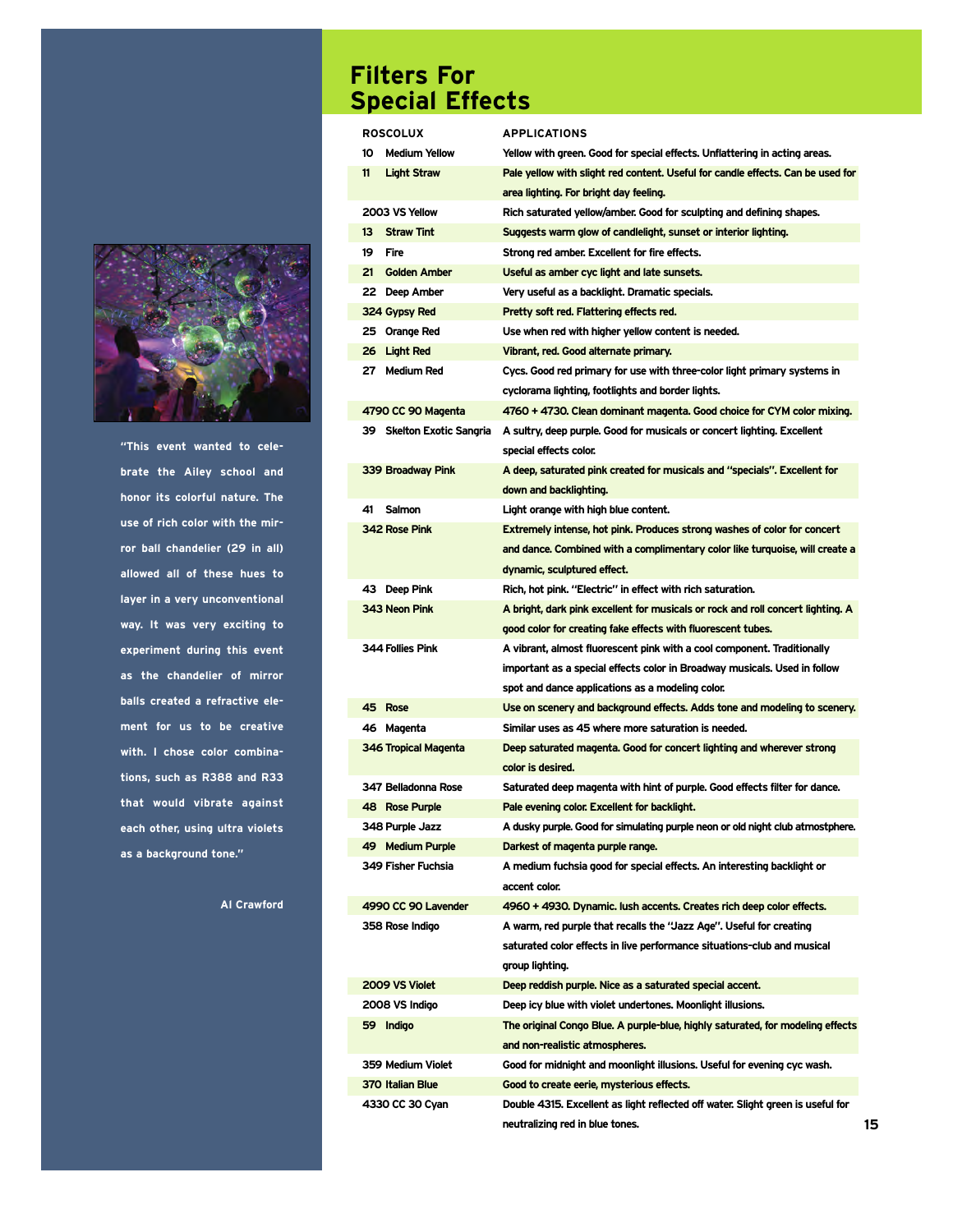## **filters for special effects (continued)**

| <b>ROSCOLUX</b>                    | <b>APPLICATIONS</b>                                                                                                                     |  |  |
|------------------------------------|-----------------------------------------------------------------------------------------------------------------------------------------|--|--|
| 4360 CC 60 Cyan                    | Double 4330. Greenish daylight. Good for simulating the glow of television                                                              |  |  |
|                                    | screens.                                                                                                                                |  |  |
| 4390 CC 90 Cyan                    | 4360 + 4330. Strong cyan. Fantasy water scenes.                                                                                         |  |  |
| 374 Sea Green                      | Teal blue green. Great for enhancing water scenes or deep sea environments.                                                             |  |  |
|                                    | Greener than R73.                                                                                                                       |  |  |
| 375 Cerulean Blue                  | A crisp, clean blue-green. Useful as a water effect or as a sidelight for dance.                                                        |  |  |
| 76 Light Green Blue                | Distinctive greenish blue. Useful for romantic moonlight.                                                                               |  |  |
| 77 Green Blue                      | Rich blue, good for creating "fictional" night time lighting, film-noir                                                                 |  |  |
|                                    | moonlight.                                                                                                                              |  |  |
| 79 Bright Blue                     | Cool clear bright blue.                                                                                                                 |  |  |
| 80 Primary Blue                    | Primary blue. For use with three color light primary system in cyc lighting.                                                            |  |  |
| 83 Medium Blue                     | Good for non-realistic night skies.                                                                                                     |  |  |
| 384 Midnight Blue                  | Clean intense red-blue. Deeper than R83 with a little more red.                                                                         |  |  |
| 86 Pea Green                       | Good for dense foliage and woodland effects.                                                                                            |  |  |
| 386 Leaf Green                     | Bright, clean green. Less yellow than 86. Rich foliage and woodlands.                                                                   |  |  |
| 87 Pale Yellow Green               | Sunny spring mornings.                                                                                                                  |  |  |
| 4430 CC 30 Green                   | Double 4415. Golden green wash. Less saturated but strong, balanced green.                                                              |  |  |
|                                    | <b>Excellent for exterior landscaping.</b>                                                                                              |  |  |
| 4490 CC 90 Green                   | 4460 + 4430. Bright saturated clean green.                                                                                              |  |  |
| 3317 1/8 Plus Green                | Very pale green correction. Neutralizes magenta.                                                                                        |  |  |
| 3316 1/4 Plus Green                | Pale green correction. Helps incandescent sources simulate the green                                                                    |  |  |
|                                    | cast of fluorescent lamps.                                                                                                              |  |  |
| 3315 1/2 Plus Green                | Pale green correction. Unnatural sunlight. Bright and uncomfortable. Use                                                                |  |  |
|                                    | caution on colorful scenery.                                                                                                            |  |  |
| 3304 Tough Plus Green              | Correction to balance daylight sources with fluorescents. Sickly on skin                                                                |  |  |
|                                    | tones.                                                                                                                                  |  |  |
| 88 Light Green (darker)            | Light yellow green. Nice combined with 87 for leaf breakups.                                                                            |  |  |
| 388 Gaslight Green                 | A yellow-green similar to the color emitted by gas lighting fixtures.                                                                   |  |  |
|                                    |                                                                                                                                         |  |  |
|                                    | Appropriate for period pieces: i.e. La Boheme, and useful for creating                                                                  |  |  |
|                                    | reflections from fields and meadows.                                                                                                    |  |  |
| 89 Moss Green                      | Useful for mood, mystery and toning.                                                                                                    |  |  |
| 389 Chroma Green                   | Suggests reflected light from dense foliage. A brilliant cyc lighting color                                                             |  |  |
|                                    | which will work for chroma-keying effects in television production.                                                                     |  |  |
| 2004 VS Green                      | Strong dominant green. Less yellow than 90. "Christmas tree" green.                                                                     |  |  |
| 90 Dark Yellow Green               | Alternate primary where higher transmission is desired.                                                                                 |  |  |
| 91<br><b>Primary Green</b>         | Primary green for three color primary system.                                                                                           |  |  |
| 92 Turguoise                       | Useful for creating a mood of mystery and for toning scenery that has been                                                              |  |  |
|                                    | spattered in blues.                                                                                                                     |  |  |
| 392 Pacific Green                  | Nice medium blue green. Pretty aguamarine on HMI and discharge sources.                                                                 |  |  |
| 93 Blue Green (darker)             | Cyan with stronger green tones, lighter than 95. Beautiful                                                                              |  |  |
|                                    | when contrasted with lavenders and purples. Good fantasy lighting.                                                                      |  |  |
| 393 Emerald Green                  | Perfect rich green without yellow or blue undertones. Flattering and pretty.                                                            |  |  |
| 94 Kelly Green                     | Fantasy and unrealistic effects. Unflattering on skin tones.                                                                            |  |  |
| 95 Medium Blue Green               | Used on foliage in moonlight areas or for creating a mood of mystery. Good                                                              |  |  |
|                                    | for toning scenery painted in blues, blue-greens and greens.                                                                            |  |  |
| 395 Teal Green                     | A medium green-blue which can be used as a mystical special effect color.                                                               |  |  |
| 97 Light Grey                      | Neutral greys to reduce intensity without affecting color temperature.                                                                  |  |  |
| 397 Pale Grey                      | A halfstop neutral density.                                                                                                             |  |  |
| 98 Medium Grey<br>398 Neutral Grey | Helpful in balancing brightness of lamps of different wattage.<br>40% transmission neutral grey filter. Cuts intensity of light without |  |  |
|                                    | dimming so colors stay clean.                                                                                                           |  |  |
| 99 Chocolate                       | Warms light and reduces intensity.                                                                                                      |  |  |

**16**

**"***Green Violin* **was inspired by a Chagall painting. At the heart of his work is a gorgeous and unrestrained use of color. I mixed Roscolux colors like a painter, using R26, R95 and R68 to light the interior of the white box, a palette that gave me almost any color I needed."**

**Jane Cox**



*Photo credit: Mark Gavin*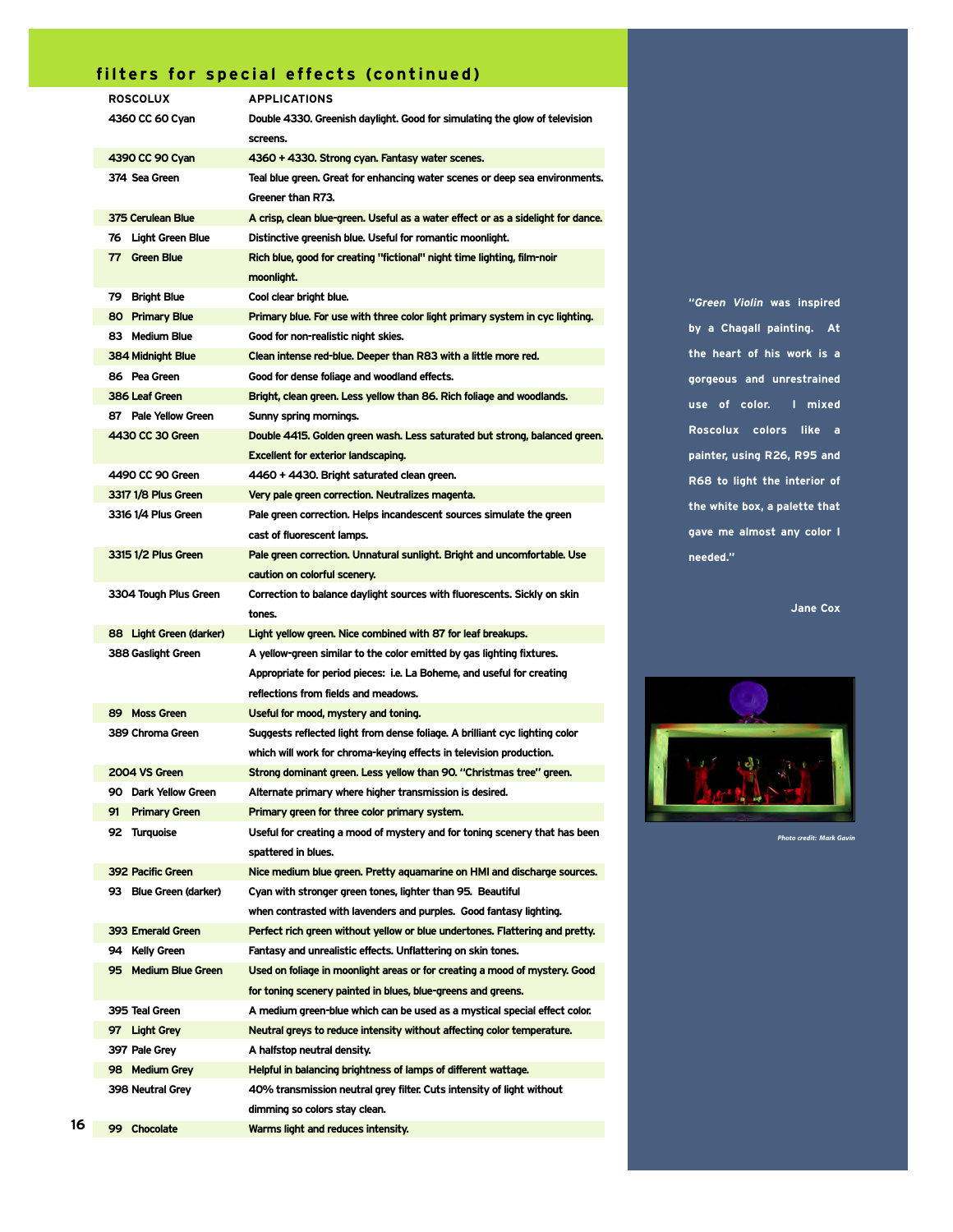# **Permacolor Dichroics And How They Work**

In a conventional color filter, white light is passed through the medium, which absorbs certain wavelengths of light, filtering them out of the composite white light. The rest of the spectrum passes through the filter, thus creating the desired color.

A dichroic color filter works differently. Instead of absorbing the unwanted portions of the spectrum, dichroic filters *reflect* them, acting as a very specialized mirror, but still passing the appropriate colored light.

The technology behind dichroic filters was developed well over a hundred years ago. Using vacuum deposition, thin layers of transparent dielectric materials (typically titanium dioxide and silicon dioxide) are deposited onto a low expansion glass substrate (typically borosilicate). As light crosses the boundary from one layer of one of these materials to another, a little bit of light is reflected. Dichroic filters are made of many layers – a green filter can have more than 50 – so there is a lot of light reflected back and forth between the boundaries of the layers, which sets up patterns of constructive and destructive interference. That is, if light of a particular wavelength is reflected back over itself so that the peaks of the waves line up with the troughs, the waves cancel each other. On the other hand, if the peaks line up with the peaks, the waves reinforce each other. By carefully designing combinations of different thicknesses of layers and thus manipulating the path lengths that the internally

reflected light must travel, it is possible to create a filter that lets certain portions of the spectrum pass through and that reflects other parts of the spectrum.

The effect of a dichroic filter is highly dependent on the angle at which the light strikes the filter. One result of this multi-layer filtering method is that the filtering action is dependent on the length of the path the light takes through the filter. If the light strikes the filter straight on, which is the way most dichroic filters are designed to be used, the light that passes through is the intended color. However, if the light strikes the filter at an angle, the path length is changed, and the color of the light transmitted is different. Light passing through the filter greater than 20° off normal incidence will be shifted away from the desired color noticeably. This produces a colored fringe or halo at the edge of the beam when used on lights with a beam spread greater than 40°. The wider the spread, the more obvious this color shift. While not possible in all instruments, the solution is to filter the light while the rays are essentially parallel, before they pass through any type of spread leans. In the case of an ellipsoidal reflection spotlight, this can be accomplished by placing the filter in the gate of the instrument. In a PAR with interchangeable lenses, the filter should be located inside of the spread lens. Instruments using reflectors to create a wide spread are not appropriate for use with dichroic filters unless a rainbow effect is desired.

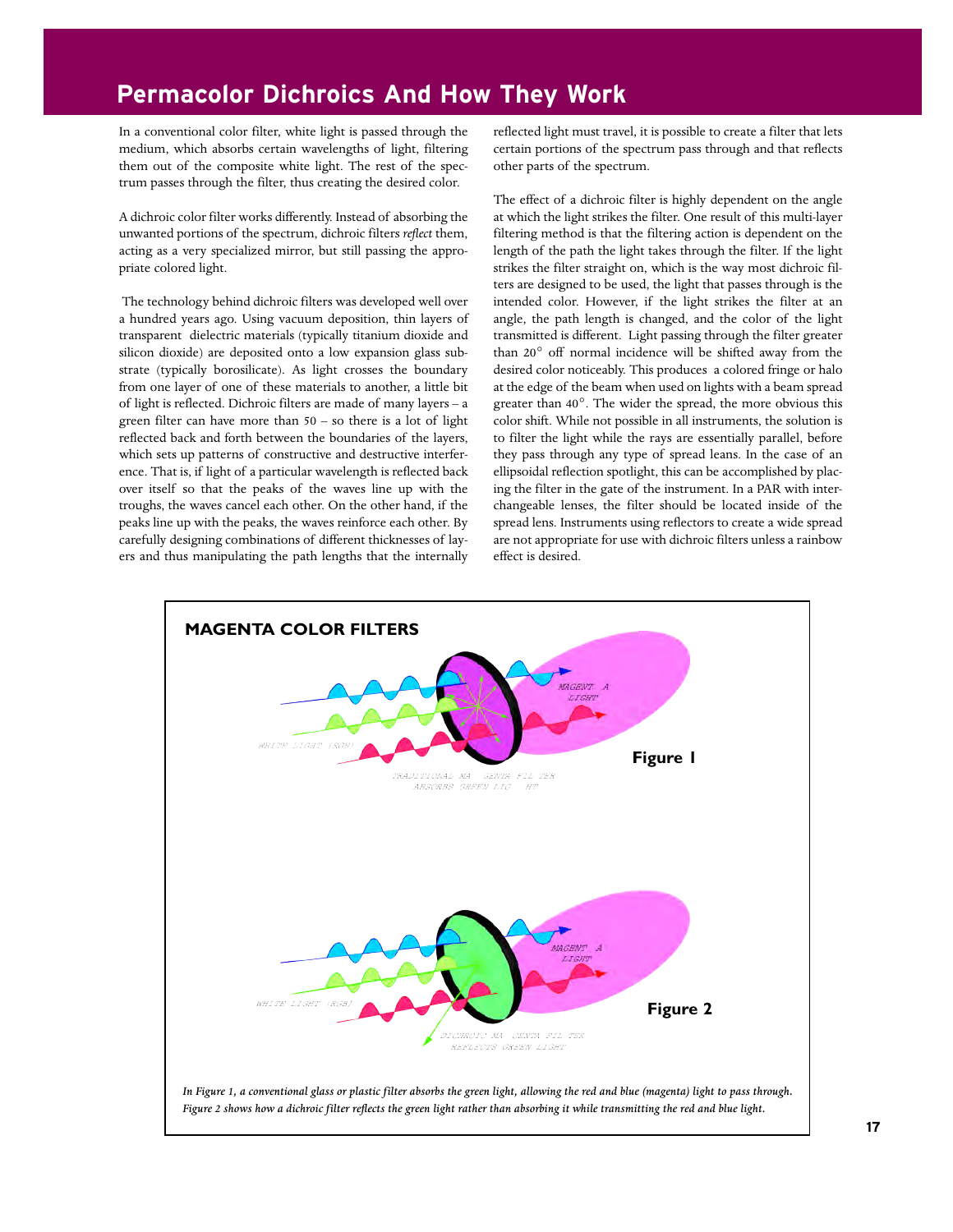# **Permacolor Dichroics And Roscolux**

Dichroic filters offer several benefits over plastic filters. Most obviously, a dichroic filter can withstand continuous exposure to high temperature lighting instruments without fading or degrading. Borosilicate glass is rated for peak temperatures as high as 450° C. The coating itself can withstand continuous temperatures as high 225° C.

An additional benefit of filters that use selective reflection of specific wavelengths of light is very pure and saturated colors. A dichroic filter in a deep saturated blue may transmit as much as 40% more blue light than an absorptive filter of a comparable color. This increased output may mean fewer luminaires are required in certain situations.

Dichroic filters offer lighting designers an excellent solution to many design problems. They offer higher color transmission, can withstand extremely high temperatures and can preserve the integrity of a design over a long run with little maintenance. However, they require more planning during the specification process. Using the resources of both the luminaire manufacturer and the filter suppliers, these minor hurdles can be overcome and the full benefits of this filter technology can be realized.

## **USING DICHROIC FILTERS**

Given these unique characteristics, the specification and installation of dichroic filters requires some special care and attention.

• Insure that the lighting instrument in question does not have a beam spread wider than 40° or color fringing may result.

• Determine whether the maximum temperature of the lighting instrument exceeds the rating on the coating or the glass. Does the instrument create hot spots? Borosilicate glass has excellent thermal properties, but is rated for maximum hot spotting of 90° C / sq. cm.

• Install the filter with the coated side towards the lamp. Since dichroic coatings reflect unwanted wavelengths, the only energy that actually passes through the glass is the desired portion of the spectrum. Therefore very little energy is absorbed as heat. However, if the filter is installed with the coated side away from the lamp, the entire light output of the lamp must pass through the glass before the unwanted energy is reflected back. The glass then absorbs a great deal of heat energy, since light is actually passing through the glass twice.

| <b>REFERENCE CHART</b> |                            |                               |                            |
|------------------------|----------------------------|-------------------------------|----------------------------|
| <b>Permacolor</b>      | <b>Gel Color Reference</b> | Permacolor                    | <b>Gel Color Reference</b> |
| #31002 Bastard Amber   | E154                       | #31055 Lilac                  | E202                       |
| #31018 Amber Blush     | R4630                      | #31062 Booster Blue           | R363                       |
| #43409 1/4 CTO         | R3409                      | #31065 Mediterranean Blue R69 |                            |
| #434081/2 CTO          | R3408                      | #43208 1/4 CTB                | E218                       |
| #43407 CTO             | R3102                      | #43204 1/2 CTB                | E203                       |
| #31012 Bright Straw    | R2003                      | #43202 CTB                    | E201                       |
| #31013 Goldenrod       | E441                       | #35700 Sea Blue               | E354                       |
| #35200 Yellow          | E104                       | #35590 Cyan                   | E118                       |
| #35401 Amber           | E015                       | #35400 Sky Blue               | E141                       |
| #35600 Med Orange      | E158                       | #35100 Lt Blue Green          | <b>R79</b>                 |
| #35900 Orange          | E135                       | #31080 Primary Blue           | <b>R80</b>                 |
| #36100 Flame Red       | E26                        | #34600 Med Red Blue           | R385                       |
| #36500 Primary Red     | <b>R27</b>                 | #34200 Deep Purple            | E181                       |
| #31033 Light Pink      | R3318                      | #31073 Peacock Blue           | R4390                      |
| #31337 Pale Pink       | R336                       | #34853 Turquoise              | R94                        |
| #34758 Medium Pink     | <b>R44</b>                 | #31086 Industrial Green       | E121                       |
| #34630 Hot Pink        | R39                        | #34959 Lt Yellow Green        | E89                        |
| #34763 Deep Magenta    | R346                       | #35156 Fern Green             | R389                       |
| #34640 Vivid Magenta   | R349                       | #35055 Primary Green          | E124                       |
| #34965 Lavender        | R2009                      | #43026 White Diffusion        | R3027                      |
| #31048 Purple Fusion   | <b>R58</b>                 | #38000 IR/UV Filter           | No Reference               |
| #31054 Lavender Accent | <b>R55</b>                 | #34000 UV Blocker             | No Reference               |
|                        |                            |                               |                            |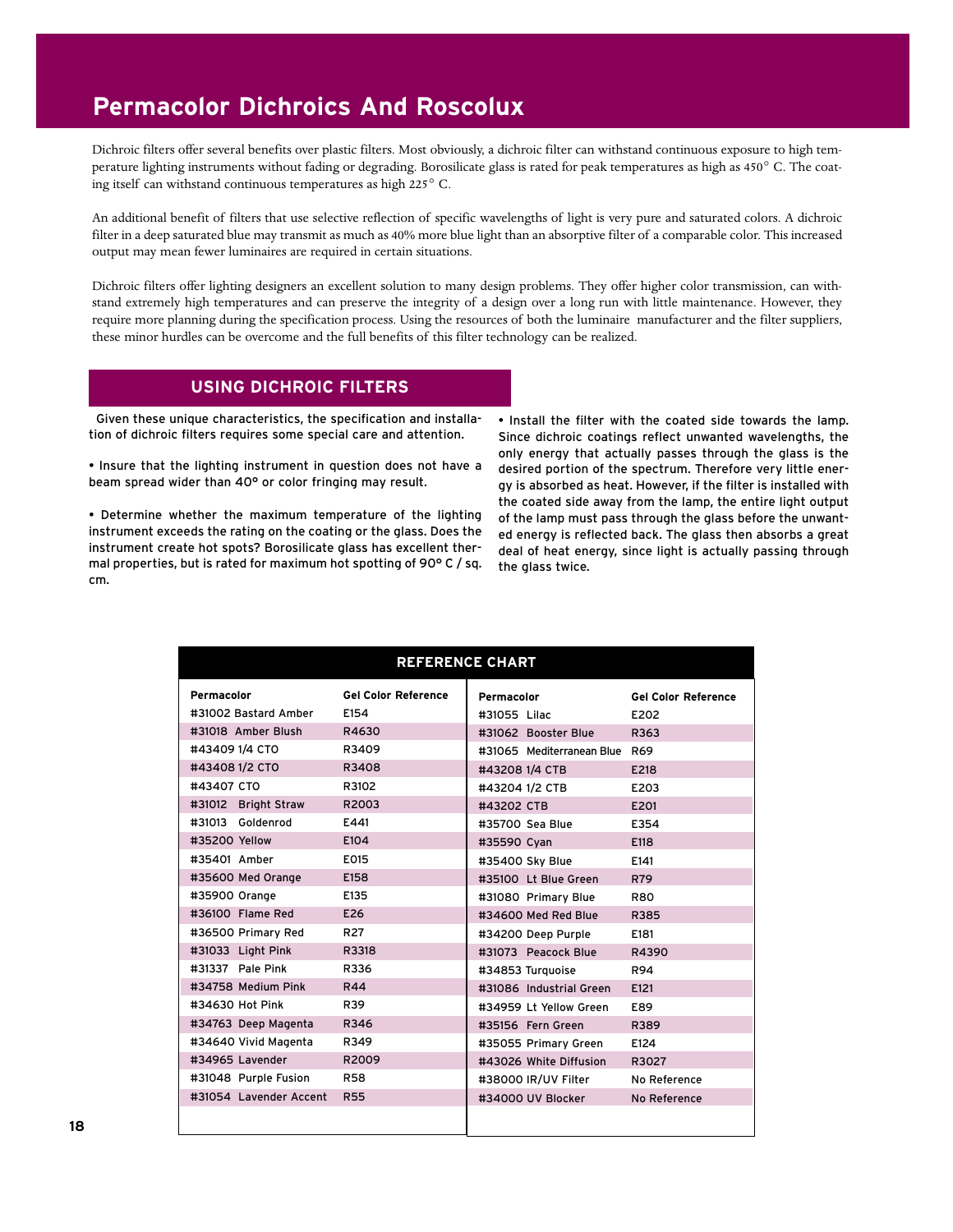# **Other Rosco Products**

## **STANDARD STEEL GOBOS**

After color filters, steel gobos are probably the lighting designers' most widely used tools. When positioned in the optical path of theatrical spotlights, gobos will create shapes, shadows or texture and even project images or symbols.

Rosco offers hundreds of different designs and styles of standard gobos. These are generally available at theatrical supply houses throughout the world and can be purchased in sizes to fit theatrical spotlights or moving lights. The Rosco Gobo Catalog displays several hundred of the most popular designs. Alternatively the entire collection is available on the Rosco web site at www.rosco.com/us/gobos/

## **CUSTOM GOBOS, STEEL AND GLASS**

Virtually any black and white image or logo can be made into an inexpensive steel gobo at Rosco's laboratory in Texas. Steel gobos are etched from 5 mil, hard rolled stainless steel.

Rosco produces five different types of custom glass gobos, from high resolution black and white for photographic images, to one, two three or more color gobos. For three or more colors, another option are high definition photogobos.

For fast service and more information on custom gobos, contact Rosco by phone at 1-866-228-2256 or on the Rosco web site at http://www.rosco.com/us/gobos/placeorder.cfm

#### **EXAMPLES OF CUSTOM SPECTRUMGOBOS:**



## **GLASS GOBOS**

Rosco offers five different types of standard glass gobos, many available off the shelf at theatrical supply dealers.

When used in Rosco Gobo Rotators, these gobos offer designers the opportunity to create such effects as rain, fire, snow, etc. They are often used without rotators to create brilliant background textures or colors. All Rosco glass gobos are available in sizes to fit theatrical spotlights, and many are available in moving light sizes as well.

See the Rosco Gobo Catalog for a complete selection of these gobos.



**COLORWAVES 33005 WAVES - INDIGO**



**COLORIZERS 55006 RED, BLUE & LAVENDER**



**PRISMATICS 43804 SUNSET**



**IMAGE GLASS 33617 HAMMERED**



**SIGNATURE SERIES 82709 SILLY CONES**